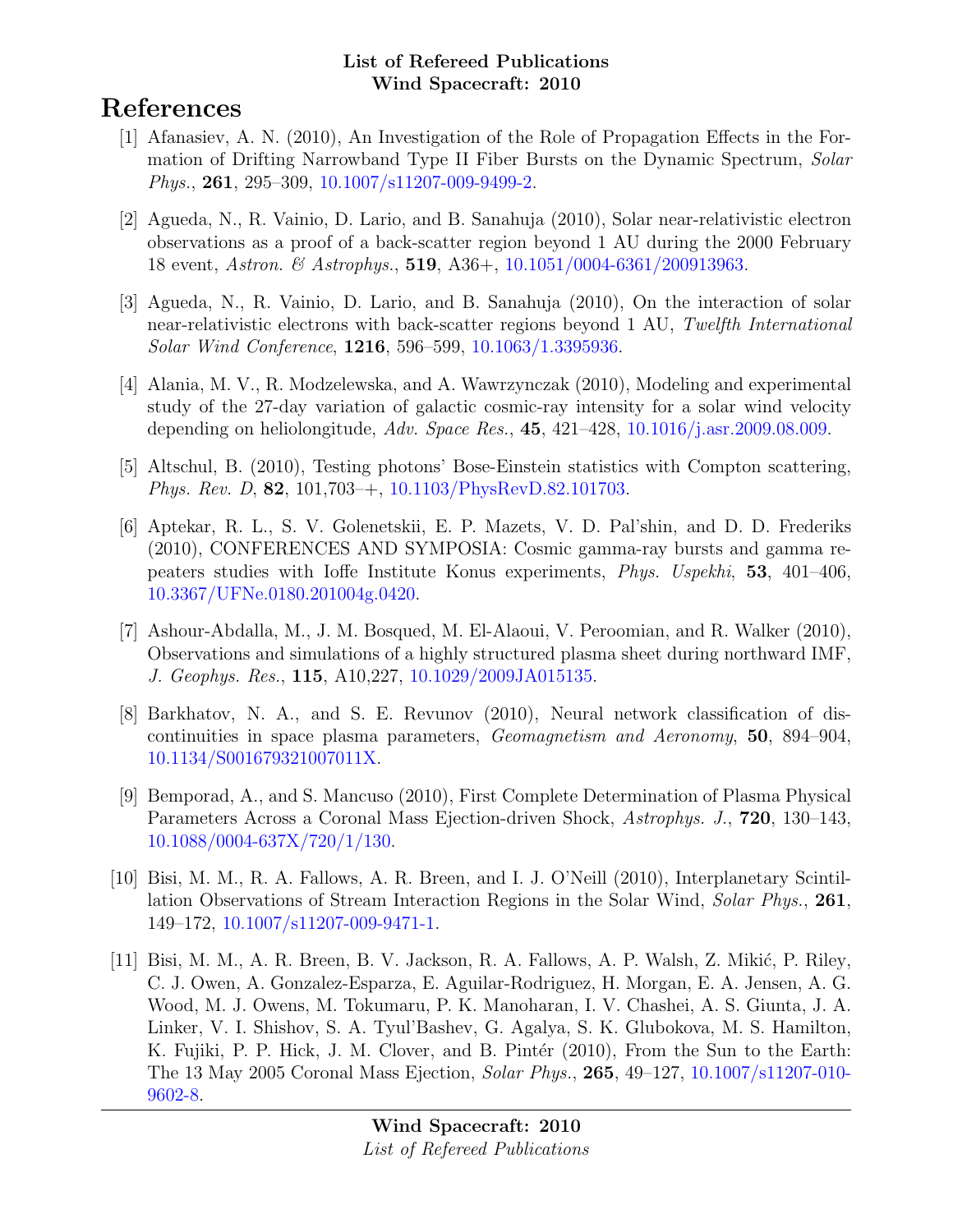- [12] Bisi, M. M., B. V. Jackson, A. R. Breen, G. D. Dorrian, R. A. Fallows, J. M. Clover, and P. P. Hick (2010), Three-Dimensional (3-D) Reconstructions of EISCAT IPS Velocity Data in the Declining Phase of Solar Cycle 23, Solar Phys., 265, 233–244, [10.1007/s11207-](http://dx.doi.org/10.1007/s11207-010-9594-4) [010-9594-4.](http://dx.doi.org/10.1007/s11207-010-9594-4)
- [13] Bisi, M. M., B. V. Jackson, J. M. Clover, P. P. Hick, A. Buffington, and M. Tokumaru (2010), A Summary of 3-D Reconstructions of the Whole Heliosphere Interval and Comparison with in-Ecliptic Solar Wind Measurements from STEREO, ACE, and Wind Instrumentation, Highlights Astron., 15, 480–483, [10.1017/S1743921310010331.](http://dx.doi.org/10.1017/S1743921310010331)
- [14] Blanchard, G. T., and K. B. Baker (2010), Analysis of the step response function relating the interplanetary electric field to the dayside magnetospheric reconnection potential, J. Geophys. Res., 115, A05,211, [10.1029/2009JA014681.](http://dx.doi.org/10.1029/2009JA014681)
- [15] Borodkova, N. L. (2010), Effect of large and sharp changes of solar wind dynamic pressure on the earths's magnetosphere: analysis of several events, *Cosmic Res.*, **48**, 41–55, [10.1134/S001095251001003X.](http://dx.doi.org/10.1134/S001095251001003X)
- [16] Bouratzis, C., P. Preka-Papadima, X. Moussas, A. E. Hillaris, C. Caroubalos, C. E. Alissandrakis, P. Tsitsipis, and A. Kontogeorgos (2010), CME on CME Interaction on January 17, 2005, in 9th International Conference of the Hellenic Astronomical Society, Astronomical Society of the Pacific Conference Series, vol. 424, edited by K. Tsinganos, D. Hatzidimitriou, & T. Matsakos, pp. 39–+.
- [17] Bouratzis, C., P. Preka-Papadema, A. Hillaris, P. Tsitsipis, A. Kontogeorgos, V. G. Kurt, and X. Moussas (2010), Radio Observations of the 20 January 2005 X-class Flare, Solar Phys., 267, 343–359, [10.1007/s11207-010-9648-7.](http://dx.doi.org/10.1007/s11207-010-9648-7)
- [18] Brambles, O. J., W. Lotko, P. A. Damiano, B. Zhang, M. Wiltberger, and J. Lyon  $(2010)$ , Effects of causally driven cusp  $O^+$  outflow on the storm time magnetosphereionosphere system using a multifluid global simulation, J. Geophys. Res., 115, A00J04, [10.1029/2010JA015469.](http://dx.doi.org/10.1029/2010JA015469)
- [19] Byrne, J. P., S. A. Maloney, R. T. J. McAteer, J. M. Refojo, and P. T. Gallagher (2010), Propagation of an Earth-directed coronal mass ejection in three dimensions, Nature Communications, **1**, [10.1038/ncomms1077.](http://dx.doi.org/10.1038/ncomms1077)
- [20] Cai, L., S. Y. Ma, and Y. L. Zhou (2010), Prediction of SYM-H index during large storms by NARX neural network from IMF and solar wind data, Ann. Geophys., 28, 381–393, [10.5194/angeo-28-381-2010.](http://dx.doi.org/10.5194/angeo-28-381-2010)
- [21] Cane, H. V., I. G. Richardson, and T. T. von Rosenvinge (2010), The Properties of Cycle 23 Solar Energetic Proton Events, Proc. 12th Intl. Solar Wind Conf., 1216, 687–690, [10.1063/1.3395960.](http://dx.doi.org/10.1063/1.3395960)
- [22] Cane, H. V., I. G. Richardson, and T. T. von Rosenvinge (2010), A study of solar energetic particle events of 1997-2006: Their composition and associations, J. Geophys. Res., 115, A08101, [10.1029/2009JA014848.](http://dx.doi.org/10.1029/2009JA014848)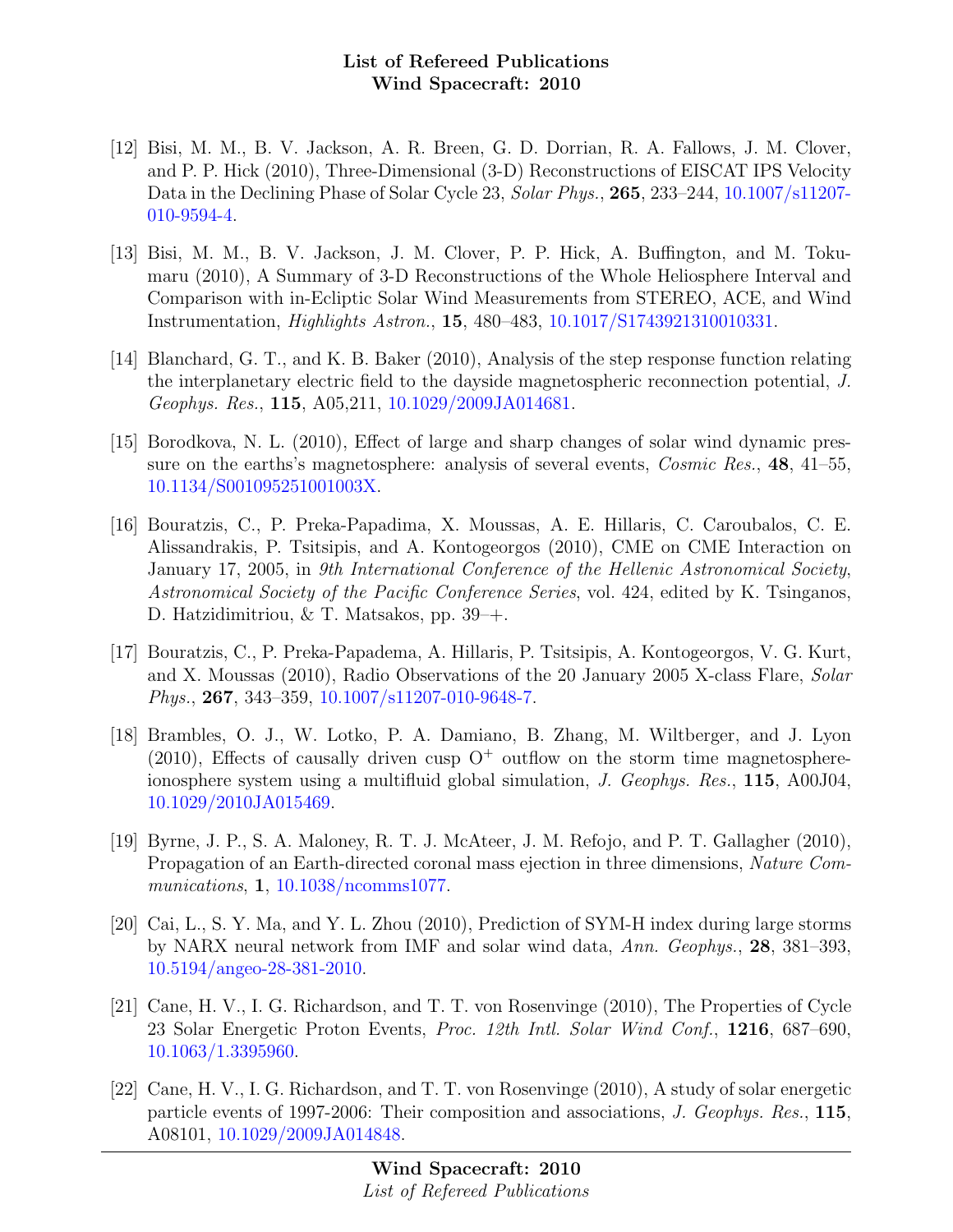- [23] Cecconi, B. (2010), Goniopolarimetric techniques for low-frequency radio astronomy in space, ISSI Sci. Rep. Ser., 9, 263–277.
- [24] Cenko, S. B., D. A. Frail, F. A. Harrison, S. R. Kulkarni, E. Nakar, P. C. Chandra, N. R. Butler, D. B. Fox, A. Gal-Yam, M. M. Kasliwal, J. Kelemen, D.-S. Moon, E. O. Ofek, P. A. Price, A. Rau, A. M. Soderberg, H. I. Teplitz, M. W. Werner, D. C.-J. Bock, J. S. Bloom, D. A. Starr, A. V. Filippenko, R. A. Chevalier, N. Gehrels, J. N. Nousek, and T. Piran (2010), The Collimation and Energetics of the Brightest Swift Gamma-ray Bursts, Astrophys. J., 711, 641–654, [10.1088/0004-637X/711/2/641.](http://dx.doi.org/10.1088/0004-637X/711/2/641)
- [25] Cohen, O., G. D. R. Attrill, N. A. Schwadron, N. U. Crooker, M. J. Owens, C. Downs, and T. I. Gombosi (2010), Numerical simulation of the 12 May 1997 CME Event: The role of magnetic reconnection, J. Geophys. Res., 115, A10,104, [10.1029/2010JA015464.](http://dx.doi.org/10.1029/2010JA015464)
- [26] Cousins, E. D. P., and S. G. Shepherd (2010), A dynamical model of high-latitude convection derived from SuperDARN plasma drift measurements, J. Geophys. Res., 115, A12329, [10.1029/2010JA016017.](http://dx.doi.org/10.1029/2010JA016017)
- [27] Dado, S., and A. Dar (2010), Flares in Long and Short Gamma-ray Bursts, Astrophys. J., 712, 1172–1190, [10.1088/0004-637X/712/2/1172.](http://dx.doi.org/10.1088/0004-637X/712/2/1172)
- [28] Dai, Y., F. Auchère, J.-C. Vial, Y. H. Tang, and W. G. Zong  $(2010)$ , Large-scale Extreme-Ultraviolet Disturbances Associated with a Limb Coronal Mass Ejection, Astrophys. J., 708, 913–919, [10.1088/0004-637X/708/2/913.](http://dx.doi.org/10.1088/0004-637X/708/2/913)
- [29] Dalla, S., and N. Agueda (2010), Role of latitude of source region in Solar Energetic Particle events, Twelfth International Solar Wind Conference, 1216, 613–616, [10.1063/1.3395941.](http://dx.doi.org/10.1063/1.3395941)
- [30] Damiano, P. A., O. J. Brambles, W. Lotko, B. Zhang, M. Wiltberger, and J. Lyon (2010), Effects of solar wind dynamic pressure on the ionospheric  $O<sup>+</sup>$  fluence during the 31 August 2005 storm, J. Geophys. Res., 115, A00J07, [10.1029/2010JA015583.](http://dx.doi.org/10.1029/2010JA015583)
- [31] D'Amicis, R., R. Bruno, and B. Bavassano (2010), Geomagnetic activity driven by solar wind turbulence, Adv. Space Res., 46, 514–520, [10.1016/j.asr.2009.08.031.](http://dx.doi.org/10.1016/j.asr.2009.08.031)
- [32] de Lauretis, M., P. Francia, M. Regi, U. Villante, and A. Piancatelli (2010), Pc3 pulsations in the polar cap and at low latitude, J. Geophys. Res., 115, A11223, [10.1029/2010JA015967.](http://dx.doi.org/10.1029/2010JA015967)
- [33] Desai, M. I., M. A. Dayeh, and G. M. Mason (2010), Origin of Quiet-Time Suprathermal Tails Near 1 AU, Twelfth International Solar Wind Conference, 1216, 635–638, [10.1063/1.3395946.](http://dx.doi.org/10.1063/1.3395946)
- [34] Dumitrache, C., N. A. Popescu, and A. Oncica (2010), A CME-ICME study using data from SOHO and Ulysses, Twelfth International Solar Wind Conference, 1216, 424–427, [10.1063/1.3395894.](http://dx.doi.org/10.1063/1.3395894)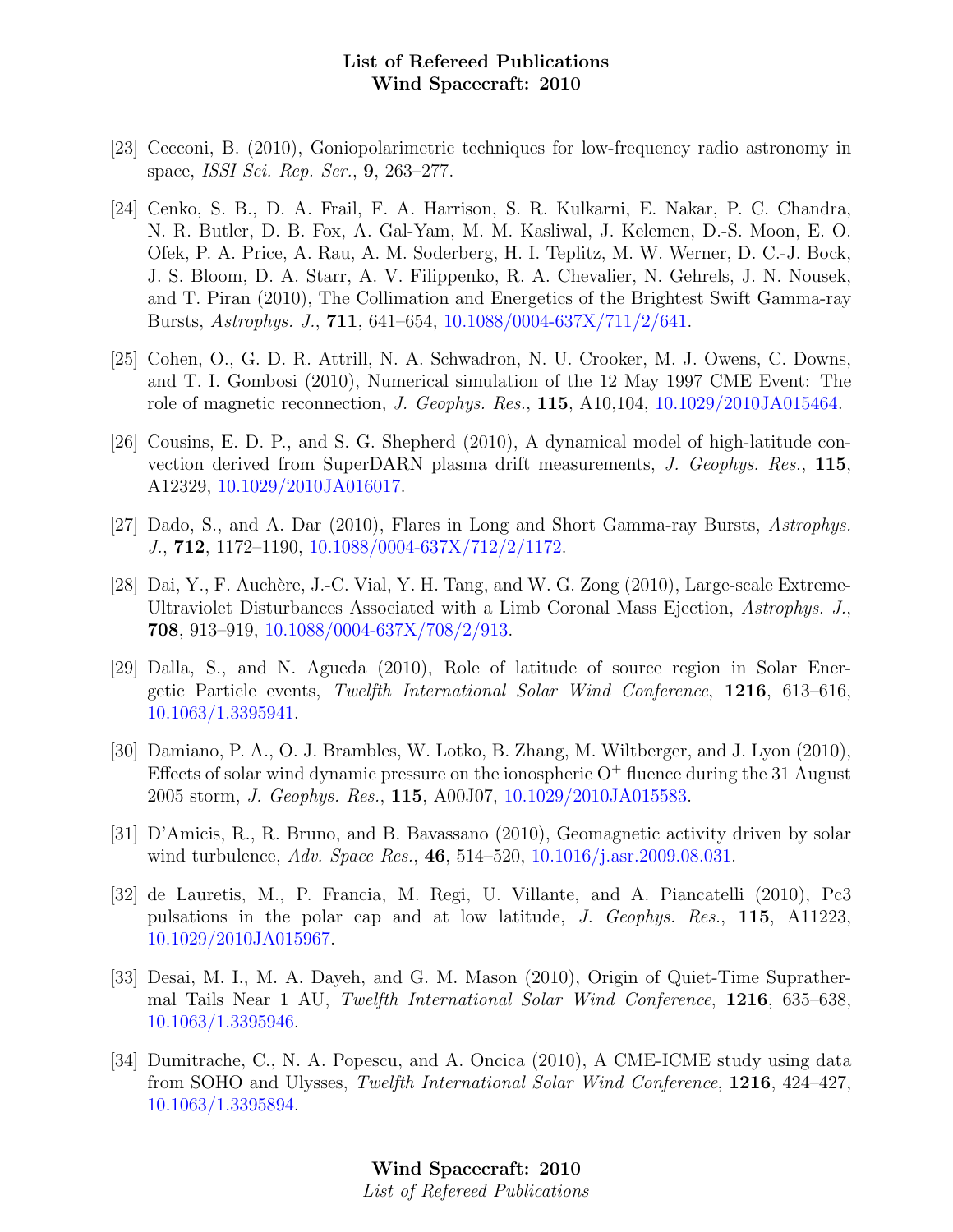- [35] Ebihara, Y., R. Kataoka, A. T. Weatherwax, and M. Yamauchi (2010), Dayside proton aurora associated with magnetic impulse events: South Pole observations, J. Geophys. Res., 115, A04301, [10.1029/2009JA014760.](http://dx.doi.org/10.1029/2009JA014760)
- [36] Ebihara, Y., T. Sakanoi, K. Asamura, M. Hirahara, and M. F. Thomsen (2010), Reimei observation of highly structured auroras caused by nonaccelerated electrons, J. Geophys. Res., 115, A08320, [10.1029/2009JA015009.](http://dx.doi.org/10.1029/2009JA015009)
- [37] Egedal, J., A. Lê, Y. Zhu, W. Daughton, M. Øieroset, T. Phan, R. P. Lin, and J. P. Eastwood (2010), Cause of super-thermal electron heating during magnetotail reconnection, Geophys. Res. Lett., 371, L10,102, [10.1029/2010GL043487.](http://dx.doi.org/10.1029/2010GL043487)
- [38] Elliott, H. A., D. J. McComas, W. H. Matthaeus, and C. J. Henney (2010), Solar Wind Speed And Temperature Relationship, Twelfth International Solar Wind Conference, 1216, 98–101, [10.1063/1.3395974.](http://dx.doi.org/10.1063/1.3395974)
- [39] ErdőS, G., and A. Balogh (2010), North-south asymmetry of the location of the heliospheric current sheet revisited, J. Geophys. Res., 115, A01105, [10.1029/2009JA014620.](http://dx.doi.org/10.1029/2009JA014620)
- [40] Ezoe, Y., K. Ebisawa, N. Y. Yamasaki, K. Mitsuda, H. Yoshitake, N. Terada, Y. Miyoshi, and R. Fujimoto (2010), Time Variability of the Geocoronal Solar-Wind Charge Exchange in the Direction of the Celestial Equator, Publ. Astron. Soc. Japan, 62, 981–.
- [41] Farrugia, C. J., N. V. Erkaev, R. B. Torbert, H. K. Biernat, F. T. Gratton, A. Szabo, H. Kucharek, H. Matsui, R. P. Lin, K. W. Ogilvie, R. P. Lepping, and C. W. Smith (2010), Magnetosheath for almost-aligned solar wind magnetic field and flow vectors: Wind observations across the dawnside magnetosheath at  $X = -12$  Re, J. Geophys. Res. 115, 8227, [10.1029/2009JA015128.](http://dx.doi.org/10.1029/2009JA015128)
- [42] Fear, R. C., S. E. Milan, E. A. Lucek, S. W. H. Cowley, and A. N. Fazakerley (2010), Mixed Azimuthal Scales of Flux Transfer Events, pp. 389–398, [10.1007/978-90-481-3499-](http://dx.doi.org/10.1007/978-90-481-3499-1_27) 1 [27.](http://dx.doi.org/10.1007/978-90-481-3499-1_27)
- [43] Feng, H. Q., D. J. Wu, J. K. Chao, L. C. Lee, and L. H. Lyu (2010), Are all leading shocks driven by magnetic clouds?, J. Geophys. Res., 115, A04,107, [10.1029/2009JA014875.](http://dx.doi.org/10.1029/2009JA014875)
- [44] Fok, M.-C., N. Buzulukova, S.-H. Chen, P. W. Valek, J. Goldstein, and D. J. McComas (2010), Simulation and TWINS observations of the 22 July 2009 storm, J. Geophys. Res., 115, A12231, [10.1029/2010JA015443.](http://dx.doi.org/10.1029/2010JA015443)
- [45] Foullon, C., C. J. Farrugia, C. J. Owen, A. N. Fazakerley, and F. T. Gratton (2010), Kelvin-Helmholtz Multi-Spacecraft Studies at the Earth's Magnetopause Boundaries, Twelfth International Solar Wind Conference, 1216, 483–486, [10.1063/1.3395908.](http://dx.doi.org/10.1063/1.3395908)
- [46] Foullon, C., L. Fletcher, I. G. Hannah, E. Verwichte, B. Cecconi, V. M. Nakariakov, K. J. H. Phillips, and B. L. Tan (2010), From Large-scale Loops to the Sites of Dense Flaring Loops: Preferential Conditions for Long-period Pulsations in Solar Flares, Astrophys. J., 719, 151–165, [10.1088/0004-637X/719/1/151.](http://dx.doi.org/10.1088/0004-637X/719/1/151)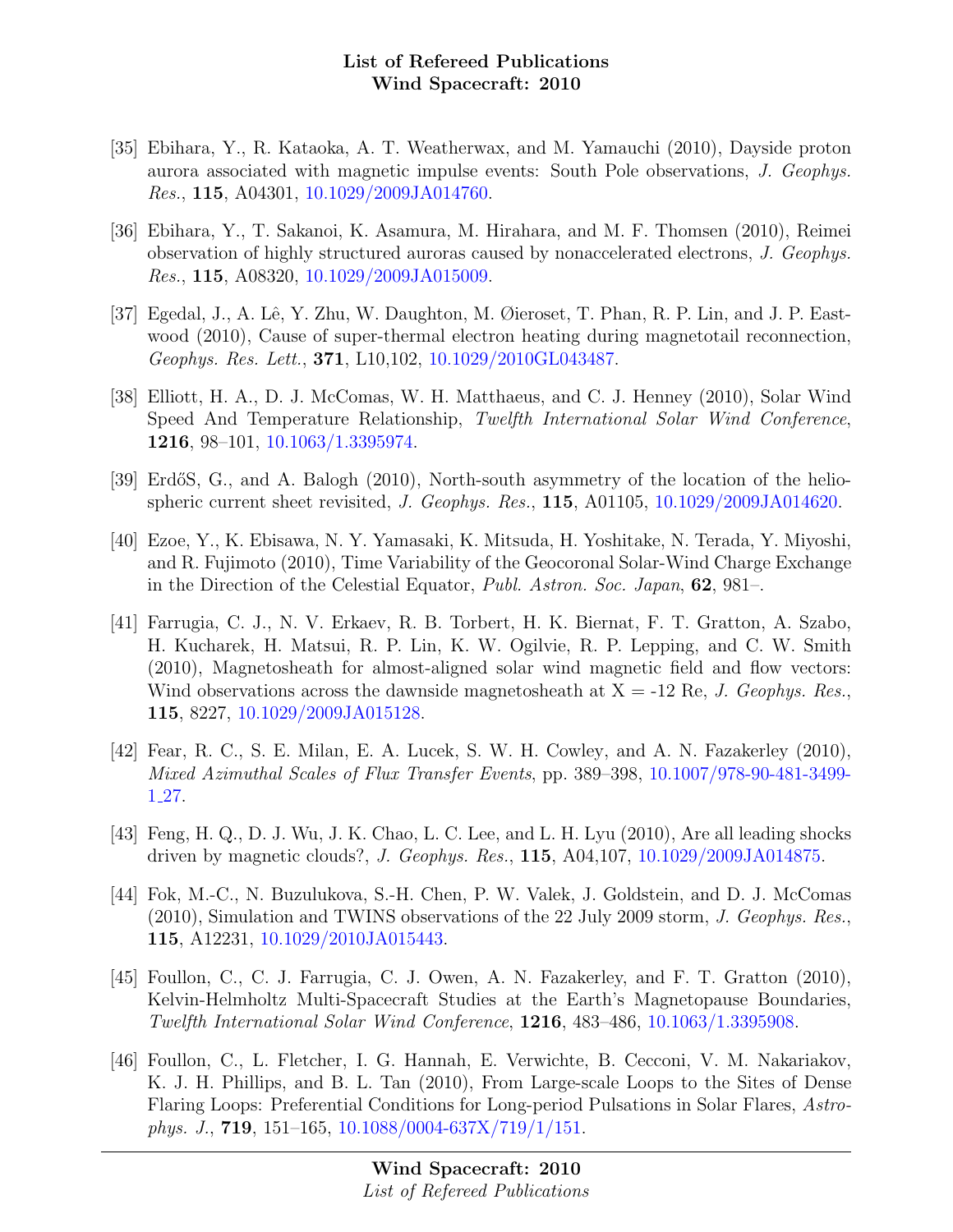- [47] Foullon, C., C. J. Farrugia, A. N. Fazakerley, C. J. Owen, F. T. Gratton, and R. B. Torbert (2010), On the multispacecraft determination of periodic surface wave phase speeds and wavelengths, J. Geophys. Res., 115, 9203, [10.1029/2009JA015189.](http://dx.doi.org/10.1029/2009JA015189)
- [48] Fuselier, S. A., H. O. Funsten, D. Heirtzler, P. Janzen, H. Kucharek, D. J. McComas, E. Möbius, T. E. Moore, S. M. Petrinec, D. B. Reisenfeld, N. A. Schwadron, K. J. Trattner, and P. Wurz (2010), Energetic neutral atoms from the Earth's subsolar magnetopause, Geophys. Res. Lett., 371, L13,101, [10.1029/2010GL044140.](http://dx.doi.org/10.1029/2010GL044140)
- [49] Futaana, Y., S. Barabash, M. Wieser, M. Holmström, A. Bhardwaj, M. B. Dhanya, R. Sridharan, P. Wurz, A. Schaufelberger, and K. Asamura (2010), Protons in the nearlunar wake observed by the Sub-keV Atom Reflection Analyzer on board Chandrayaan-1, J. Geophys. Res., 115, A10,248, [10.1029/2010JA015264.](http://dx.doi.org/10.1029/2010JA015264)
- [50] Gershman, D. J., and T. H. Zurbuchen (2010), Modeling extreme ultraviolet suppression of electrostatic analyzers, Rev. Sci. Inst., 81, 045,111–+, [10.1063/1.3378685.](http://dx.doi.org/10.1063/1.3378685)
- [51] Gopalswamy, N., and P. Mäkelä (2010), Long-duration Low-frequency Type III Bursts and Solar Energetic Particle Events, Astrophys. J., 721, L62–L66, [10.1088/2041-](http://dx.doi.org/10.1088/2041-8205/721/1/L62) [8205/721/1/L62.](http://dx.doi.org/10.1088/2041-8205/721/1/L62)
- [52] Gopalswamy, N., H. Xie, P. M¨akel¨a, S. Akiyama, S. Yashiro, M. L. Kaiser, R. A. Howard, and J.-L. Bougeret (2010), Interplanetary Shocks Lacking Type II Radio Bursts, Astrophys. J., **710**, 1111–1126,  $10.1088/0004-637X/710/2/1111$ .
- [53] Gosling, J. T. (2010), Magnetic Reconnection in the Solar Wind: An Update, Twelfth International Solar Wind Conference, 1216, 188–193, [10.1063/1.3395833.](http://dx.doi.org/10.1063/1.3395833)
- [54] Gosling, J. T., W.-L. Teh, and S. Eriksson (2010), A Torsional Alfvén Wave Embedded Within a Small Magnetic Flux Rope in the Solar Wind, Astrophys. J., **719**, L36–L40, [10.1088/2041-8205/719/1/L36.](http://dx.doi.org/10.1088/2041-8205/719/1/L36)
- [55] Grimes, E. W., J. D. Perez, J. Goldstein, D. J. McComas, and P. Valek (2010), Global observations of ring current dynamics during corotating interaction region-driven geomagnetic storms in 2008, J. Geophys. Res., 115, A11207, [10.1029/2010JA015409.](http://dx.doi.org/10.1029/2010JA015409)
- [56] Guo, J., X. Feng, J. Zhang, P. Zuo, and C. Xiang (2010), Statistical properties and geoefficiency of interplanetary coronal mass ejections and their sheaths during intense geomagnetic storms, J. Geophys. Res., 115, A09107, [10.1029/2009JA015140.](http://dx.doi.org/10.1029/2009JA015140)
- [57] Guo, J., X. Feng, J. M. Forbes, J. Lei, J. Zhang, and C. Tan  $(2010)$ , On the relationship between thermosphere density and solar wind parameters during intense geomagnetic storms, J. Geophys. Res., 115, A12335, [10.1029/2010JA015971.](http://dx.doi.org/10.1029/2010JA015971)
- [58] Gupta, V., and Badruddin (2010), High-Speed Solar Wind Streams during 1996 2007: Sources, Statistical Distribution, and Plasma/Field Properties, Solar Phys., 264, 165– 188, [10.1007/s11207-010-9554-z.](http://dx.doi.org/10.1007/s11207-010-9554-z)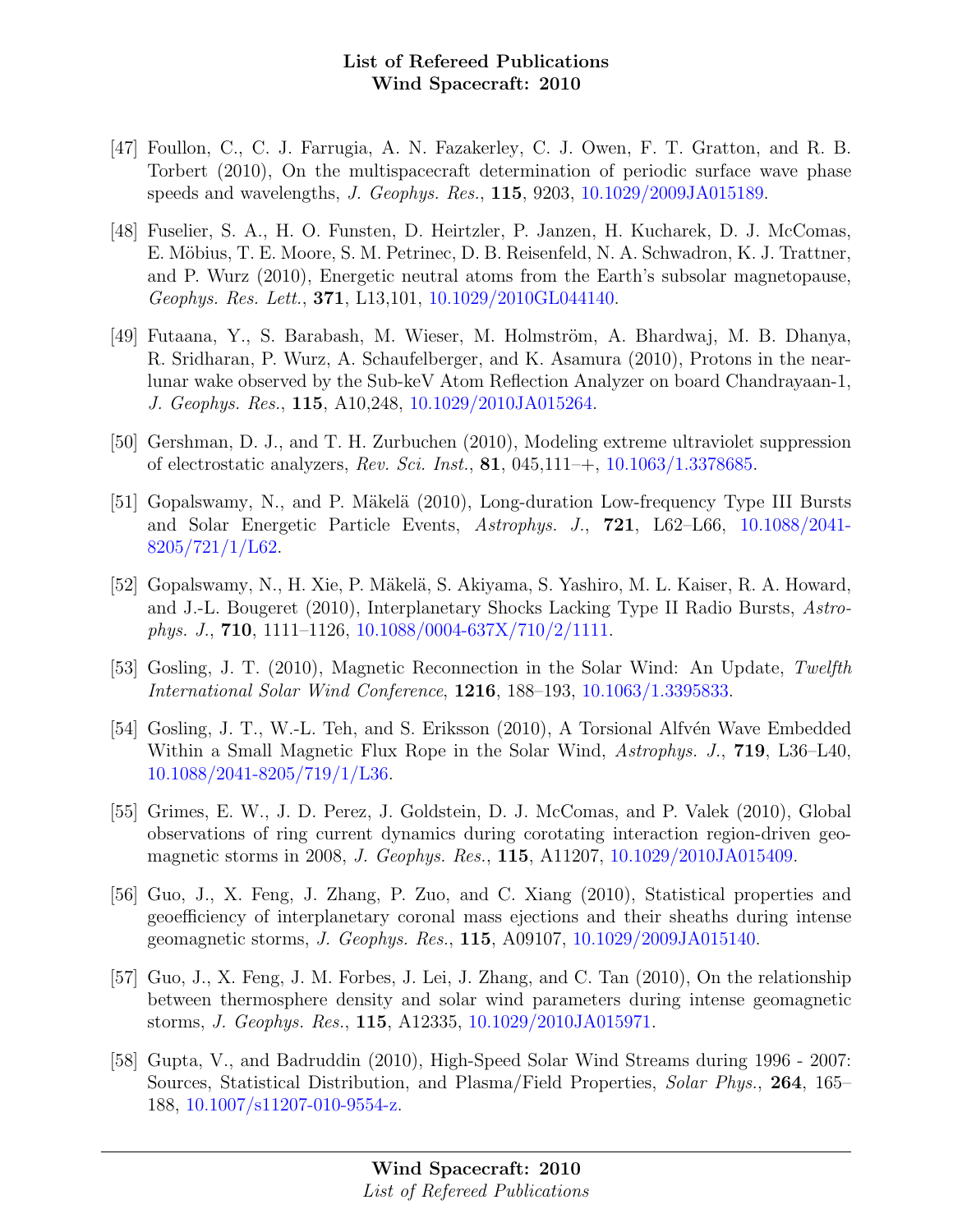- [59] Haaland, S., E. A. Kronberg, P. W. Daly, M. Fränz, L. Degener, E. Georgescu, and I. Dandouras (2010), Spectral characteristics of protons in the Earth's plasmasheet: statistical results from Cluster CIS and RAPID, Ann. Geophys., 28, 1483–1498, [10.5194/angeo-28-](http://dx.doi.org/10.5194/angeo-28-1483-2010) [1483-2010.](http://dx.doi.org/10.5194/angeo-28-1483-2010)
- [60] Heilig, B., S. Lotz, J. Verō, P. Sutcliffe, J. Reda, K. Pajunpää, and T. Raita (2010), Empirically modelled Pc3 activity based on solar wind parameters, Ann. Geophys., 28, 1703–1722, [10.5194/angeo-28-1703-2010.](http://dx.doi.org/10.5194/angeo-28-1703-2010)
- [61] Hillan, D. (2010), Interplanetary type II solar radio bursts: Detailed comparisons of predictions and observations, Ph.D. thesis, University of Sydney, Australia, advisor: Iver Cairns.
- [62] Hillan, D. S., I. H. Cairns, P. A. Robinson, and A. Mohamed (2010), Prediction of background levels for the Wind WAVES instrument and implications for the galactic background radiation, J. Geophys. Res., 115, A06,102, [10.1029/2009JA014714.](http://dx.doi.org/10.1029/2009JA014714)
- [63] Hu, B., F. R. Toffoletto, R. A. Wolf, S. Sazykin, J. Raeder, D. Larson, and A. Vapirev (2010), One-way coupled OpenGGCM/RCM simulation of the 23 March 2007 substorm event, J. Geophys. Res., 115, A12,205, [10.1029/2010JA015360.](http://dx.doi.org/10.1029/2010JA015360)
- [64] Huang, C.-L., H. E. Spence, H. J. Singer, and W. J. Hughes (2010), Modeling radiation belt radial diffusion in ULF wave fields: 1. Quantifying ULF wave power at geosynchronous orbit in observations and in global MHD model, J. Geophys. Res., 115, A06,215, [10.1029/2009JA014917.](http://dx.doi.org/10.1029/2009JA014917)
- [65] Huang, C.-L., H. E. Spence, M. K. Hudson, and S. R. Elkington (2010), Modeling radiation belt radial diffusion in ULF wave fields: 2. Estimating rates of radial diffusion using combined MHD and particle codes, J. Geophys. Res., 115, A06,216, [10.1029/2009JA014918.](http://dx.doi.org/10.1029/2009JA014918)
- [66] Hurley, K., C. Guidorzi, F. Frontera, E. Montanari, F. Rossi, M. Feroci, E. Mazets, S. Golenetskii, D. D. Frederiks, V. D. Pal'shin, R. L. Aptekar, T. Cline, J. Trombka, T. McClanahan, R. Starr, J.-L. Atteia, C. Barraud, A. Pélangeon, M. Boër, R. Vanderspek, G. Ricker, I. G. Mitrofanov, D. V. Golovin, A. S. Kozyrev, M. L. Litvak, A. B. Sanin, W. Boynton, C. Fellows, K. Harshman, J. Goldsten, R. Gold, D. M. Smith, C. Wigger, and W. Hajdas (2010), The Interplanetary Network Supplement to the BeppoSAX Gammaray Burst Catalogs, Astrophys. J. Suppl., 191, 179–184, [10.1088/0067-0049/191/1/179.](http://dx.doi.org/10.1088/0067-0049/191/1/179)
- [67] Hurley, K., S. Golenetskii, R. Aptekar, E. Mazets, V. Pal'Shin, D. Frederiks, I. G. Mitrofanov, D. Golovin, M. L. Litvak, A. B. Sanin, W. Boynton, C. Fellows, K. Harshman, R. Starr, D. M. Smith, C. Wigger, W. Hajdas, A. von Kienlin, A. Rau, K. Yamaoka, M. Ohno, T. Takahashi, Y. Fukazawa, M. Tashiro, Y. Terada, T. Murakami, K. Makishima, S. Barthelmy, T. Cline, J. Cummings, N. Gehrels, H. Krimm, J. Goldsten, E. Del Monte, M. Feroci, M. Marisaldi, M. Briggs, V. Connaughton, and C. Meegan (2010), The Third Interplanetary Network, in American Institute of Physics Conference Series, American Institute of Physics Conference Series, vol. 1279, edited by N. Kawai and S. Nagataki, pp. 330–333, [10.1063/1.3509301.](http://dx.doi.org/10.1063/1.3509301)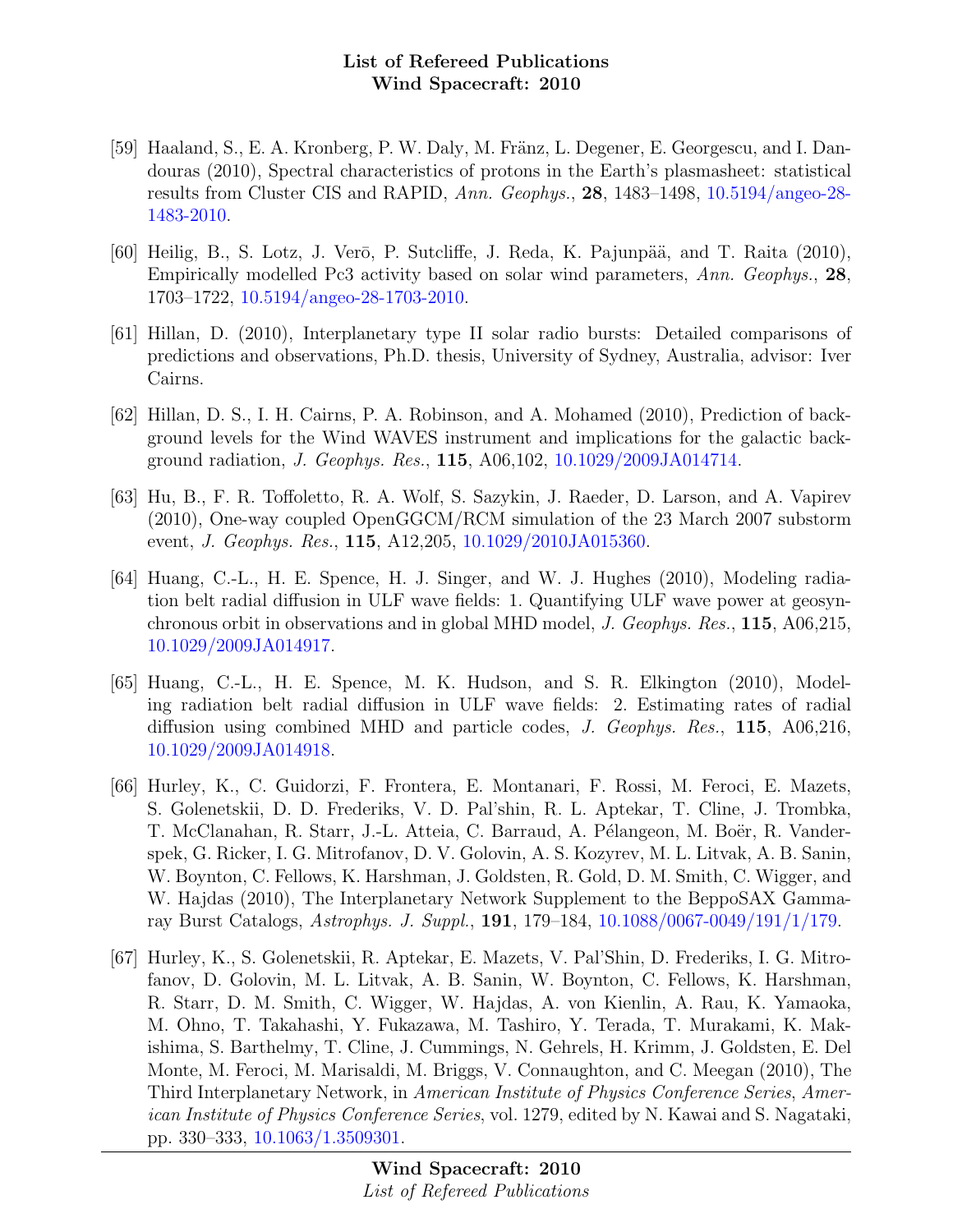- [68] Hurley, K., A. Rowlinson, E. Bellm, D. Perley, I. G. Mitrofanov, D. V. Golovin, A. S. Kozyrev, M. L. Litvak, A. B. Sanin, W. Boynton, C. Fellows, K. Harshmann, M. Ohno, K. Yamaoka, Y. E. Nakagawa, D. M. Smith, T. Cline, N. R. Tanvir, P. T. O'Brien, K. Wiersema, E. Rol, A. Levan, J. Rhoads, A. Fruchter, D. Bersier, J. J. Kavelaars, N. Gehrels, H. Krimm, D. M. Palmer, R. C. Duncan, C. Wigger, W. Hajdas, J.-L. Atteia, G. Ricker, R. Vanderspek, A. Rau, and A. von Kienlin (2010), A new analysis of the shortduration, hard-spectrum GRB 051103, a possible extragalactic soft gamma repeater giant flare, *Mon. Not. Roy. Astron. Soc.*, **403**, 342–352, [10.1111/j.1365-2966.2009.16118.x.](http://dx.doi.org/10.1111/j.1365-2966.2009.16118.x)
- [69] Hwang, J., K.-S. Cho, Y.-J. Moon, R.-S. Kim, and Y.-D. Park (2010), Solar proton events during the solar cycle 23 and their association with CME parameters, Acta Astronautica, 67, 353–361.
- [70] Jackson, B. V., P. P. Hick, A. Buffington, M. M. Bisi, J. M. Clover, M. S. Hamilton, M. Tokumaru, and K. Fujiki (2010), 3D Reconstruction of Density Enhancements Behind Interplanetary Shocks from Solar Mass Ejection Imager White-Light Observations, Twelfth International Solar Wind Conference, 1216, 659–662, [10.1063/1.3395953.](http://dx.doi.org/10.1063/1.3395953)
- [71] Jackson, B. V., A. Buffington, P. P. Hick, M. M. Bisi, and J. M. Clover (2010), A Heliospheric Imager for Deep Space: Lessons Learned from Helios, SMEI, and STEREO, Solar Phys., 265, 257–275, [10.1007/s11207-010-9579-3.](http://dx.doi.org/10.1007/s11207-010-9579-3)
- [72] Juusola, L., K. Andréeová, O. Amm, K. Kauristie, S. E. Milan, M. Palmroth, and N. Partamies (2010), Effects of a solar wind dynamic pressure increase in the magnetosphere and in the ionosphere, Ann. Geophys., 28, 1945–1959, [10.5194/angeo-28-1945-2010.](http://dx.doi.org/10.5194/angeo-28-1945-2010)
- [73] Kataoka, R., and Y. Miyoshi (2010), Why are relativistic electrons persistently quiet at geosynchronous orbit in 2009?, Space Weather, 8, S08002, [10.1029/2010SW000571.](http://dx.doi.org/10.1029/2010SW000571)
- [74] Katsavrias, C., P. Preka-Papadema, and X. Moussas (2010), Study Of The Solar Wind Parameters During The 23<sup>rd</sup> Solar Cycle, in American Institute of Physics Conference Series, American Institute of Physics Conference Series, vol. 1203, edited by A. Angelopoulos and T. Fildisis, pp. 103–108, [10.1063/1.3322305.](http://dx.doi.org/10.1063/1.3322305)
- [75] Katsikas, V., G. Exarhos, and X. Moussas (2010), Study of the solar Slow Sonic, Alfvén and Fast Magnetosonic transition surfaces, Adv. Space Res., 46, 382–390, [10.1016/j.asr.2010.05.003.](http://dx.doi.org/10.1016/j.asr.2010.05.003)
- [76] Kawaharada, M., K. Makishima, T. Kitaguchi, S. Okuyama, K. Nakazawa, and Y. Fukazawa (2010), Suzaku Constraints on Soft and Hard Excess Emissions from Abell 2199, Publ. Astron. Soc. Japan, 62, 115–.
- [77] Klein, K.-L., G. Trottet, and A. Klassen (2010), Energetic Particle Acceleration and Propagation in Strong CME-Less Flares, Solar Phys., 263, 185–208, [10.1007/s11207-010-](http://dx.doi.org/10.1007/s11207-010-9540-5) [9540-5.](http://dx.doi.org/10.1007/s11207-010-9540-5)
- [78] Kocharov, L., M. J. Reiner, A. Klassen, B. J. Thompson, and E. Valtonen (2010), Observed Core of a Gradual Solar Energetic Particle Event, Astrophys. J., 725, 2262–2269, [10.1088/0004-637X/725/2/2262.](http://dx.doi.org/10.1088/0004-637X/725/2/2262)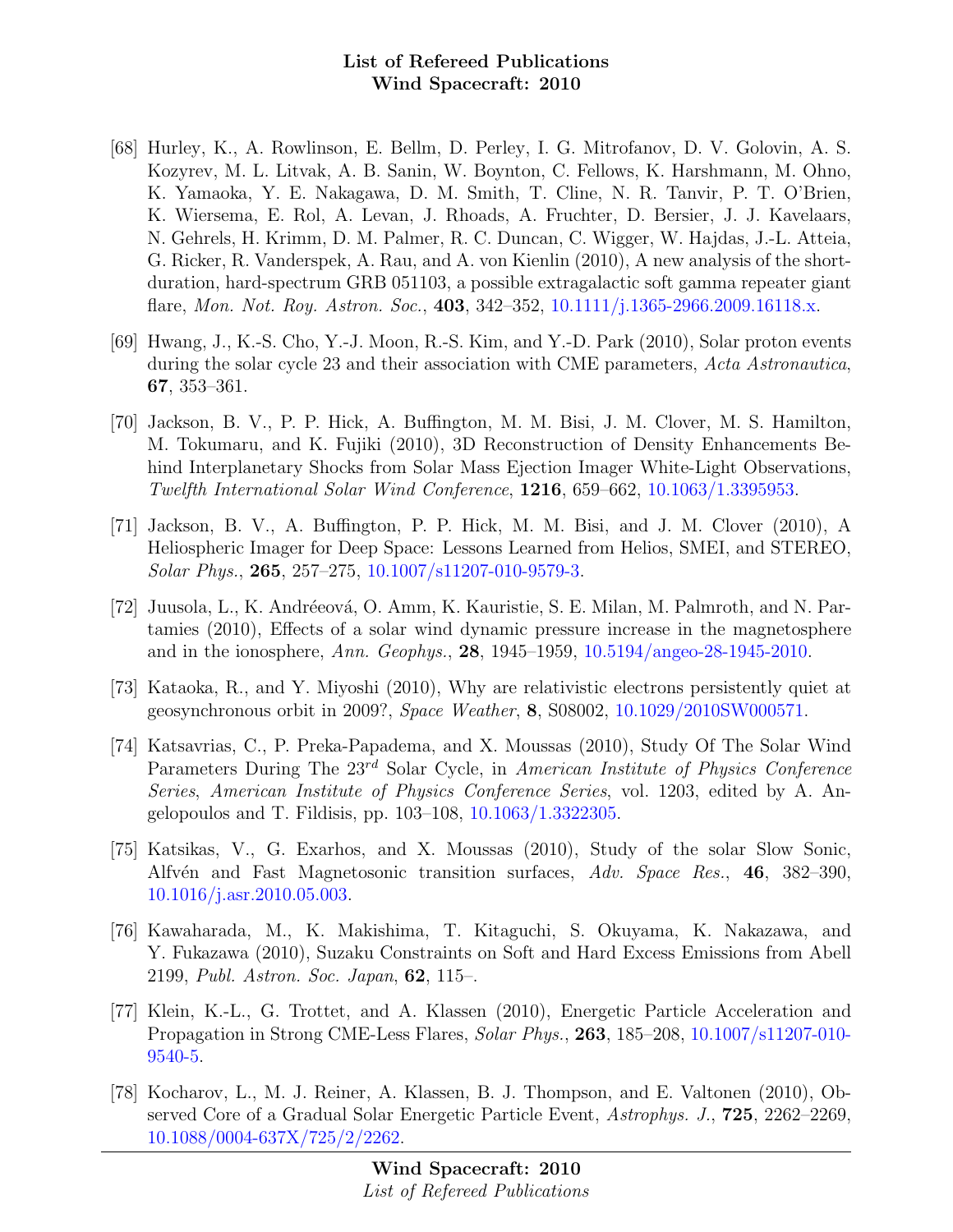- [79] Koval, A., and A. Szabo (2010), Multispacecraft observations of interplanetary shock shapes on the scales of the Earth's magnetosphere, J. Geophys. Res., 115, 12,105, [10.1029/2010JA015373.](http://dx.doi.org/10.1029/2010JA015373)
- [80] Krupar, V., M. Maksimovic, O. Santolik, B. Cecconi, Q. N. Nguyen, S. Hoang, and K. Goetz (2010), The apparent source size of type III radio bursts: Preliminary results by the STEREO/WAVES instruments, Twelfth International Solar Wind Conference, 1216, 284–287, [10.1063/1.3395856.](http://dx.doi.org/10.1063/1.3395856)
- [81] Kullen, A., T. Karlsson, J. A. Cumnock, and T. Sundberg (2010), Occurrence and properties of substorms associated with pseudobreakups, J. Geophys. Res., 115, A12310, [10.1029/2010JA015866.](http://dx.doi.org/10.1029/2010JA015866)
- [82] Kumar, P., A. K. Srivastava, B. V. Somov, P. K. Manoharan, R. Erdélyi, and W. Uddin (2010), Evidence of Solar Flare Triggering Due to Loop-loop Interaction Caused by Footpoint Shear Motion, Astrophys. J., 723, 1651–1664, [10.1088/0004-637X/723/2/1651.](http://dx.doi.org/10.1088/0004-637X/723/2/1651)
- [83] Kumar, S., and A. Raizada (2010), Geoeffectiveness of magnetic clouds occurred during solar cycle 23, Planet. Space Sci., 58, 741–748, [10.1016/j.pss.2009.11.009.](http://dx.doi.org/10.1016/j.pss.2009.11.009)
- [84] Lallement, R., E. Quémerais, P. Lamy, J.-L. Bertaux, S. Ferron, and W. Schmidt (2010), The Solar Wind as Seen by SOHO/SWAN Since 1996: Comparison with SOHO/LASCO C2 Coronal Densities, in SOHO-23: Understanding a Peculiar Solar Minimum, Astronomical Society of the Pacific Conference Series, vol. 428, edited by S. R. Cranmer, J. T. Hoeksema, and J. L. Kohl, p. 253.
- [85] Lee, C. O., J. G. Luhmann, I. de Pater, G. M. Mason, D. Haggerty, I. G. Richardson, H. V. Cane, L. K. Jian, C. T. Russell, and M. I. Desai (2010), Organization of Energetic Particles by the Solar Wind Structure During the Declining to Minimum Phase of Solar Cycle 23, Solar Phys., 263, 239–261, [10.1007/s11207-010-9556-x.](http://dx.doi.org/10.1007/s11207-010-9556-x)
- [86] Leitner, M., and C. J. Farrugia (2010), Solar wind quasi invariant within ICMEs, Twelfth International Solar Wind Conference, 1216, 652–654, [10.1063/1.3395951.](http://dx.doi.org/10.1063/1.3395951)
- [87] Lepping, R. P., and C.-C. Wu (2010), Selection effects in identifying magnetic clouds and the importance of the closest approach parameter, Ann. Geophys., 28, 1539–1552, [10.5194/angeo-28-1539-2010.](http://dx.doi.org/10.5194/angeo-28-1539-2010)
- [88] Lepping, R. P., C.-C. Wu, D. B. Berdichevsky, and A. Szabo (2010), Magnetic Clouds at/near the 2007 - 2009 Solar Minimum: Frequency of Occurrence and Some Unusual Properties, Solar Phys., pp. 259–+, [10.1007/s11207-010-9646-9.](http://dx.doi.org/10.1007/s11207-010-9646-9)
- [89] Li, C., C. J. Owen, S. A. Matthews, Y. Dai, and Y. H. Tang (2010), Major Electron Events and Coronal Magnetic Configurations of the Related Solar Active Regions, Astrophys. J., 720, L36–L40, [10.1088/2041-8205/720/1/L36.](http://dx.doi.org/10.1088/2041-8205/720/1/L36)
- [90] Li, H., C. Wang, and J. R. Kan (2010), Midday magnetopause shifts earthward of geosynchronous orbit during geomagnetic superstorms with Dst  $\leq$  -300 nT, J. Geophys. Res. 115, A08230, [10.1029/2009JA014612.](http://dx.doi.org/10.1029/2009JA014612)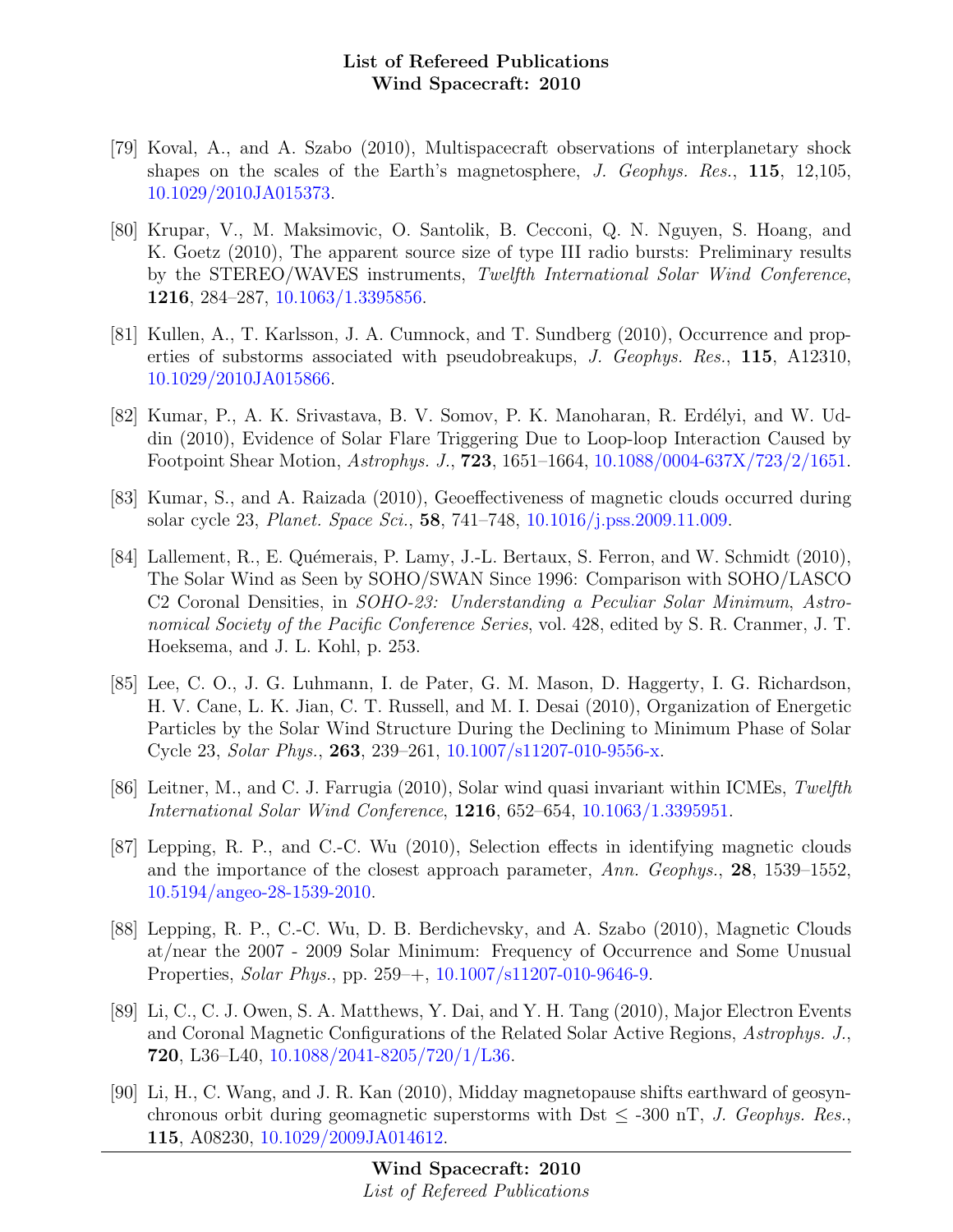- [91] Li, Y., B. J. Lynch, B. T. Welsch, G. A. Stenborg, J. G. Luhmann, G. H. Fisher, Y. Liu, and R. W. Nightingale (2010), Sequential Coronal Mass Ejections from AR8038 in May 1997, Solar Phys., 264, 149–164, [10.1007/s11207-010-9547-y.](http://dx.doi.org/10.1007/s11207-010-9547-y)
- [92] Li, Z., F. S. Wei, X. S. Feng, and X. H. Zhao (2010), The "Same Side Opposite Side Effect" of the Heliospheric Current Sheet in Ionospheric Negative Storms, Solar Phys., 263, 263–273, [10.1007/s11207-010-9559-7.](http://dx.doi.org/10.1007/s11207-010-9559-7)
- [93] Lin, R. L., X. X. Zhang, S. Q. Liu, Y. L. Wang, and J. C. Gong (2010), A three-dimensional asymmetric magnetopause model, J. Geophys. Res., 115, A04207, [10.1029/2009JA014235.](http://dx.doi.org/10.1029/2009JA014235)
- [94] Liou, K., and P. T. Newell (2010), On the azimuthal location of auroral breakup: Hemispheric asymmetry, Geophys. Res. Lett., 37, L23103, [10.1029/2010GL045537.](http://dx.doi.org/10.1029/2010GL045537)
- [95] Liu, J.-M., B.-C. Zhang, Y. Kamide, Z.-S. Wu, Z.-J. Hu, and H.-G. Yang (2010), Observation of a double-onset substorm during northward interplanetary magnetic field, J. Atmos. Solar-Terr. Phys., 72, 864–868, [10.1016/j.jastp.2010.04.010.](http://dx.doi.org/10.1016/j.jastp.2010.04.010)
- [96] Liu, L.-J., X.-Z. Zhang, J.-B. Li, P. K. Manoharan, Z.-Y. Liu, and B. Peng (2010), Observations of interplanetary scintillation with a single-station mode at Urumqi, Res. Astron. Astrophys., 10, 577–586, [10.1088/1674-4527/10/6/007.](http://dx.doi.org/10.1088/1674-4527/10/6/007)
- [97] Liu, R., J. Lee, T. Wang, G. Stenborg, C. Liu, and H. Wang (2010), A Reconnecting Current Sheet Imaged in a Solar Flare, Astrophys. J., 723, L28–L33, [10.1088/2041-](http://dx.doi.org/10.1088/2041-8205/723/1/L28) [8205/723/1/L28.](http://dx.doi.org/10.1088/2041-8205/723/1/L28)
- [98] Luhmann, J. G., S. A. Ledvina, D. Odstrcil, M. J. Owens, X.-P. Zhao, Y. Liu, and P. Riley (2010), Cone model-based SEP event calculations for applications to multipoint observations, Adv. Space Res., 46, 1–21, [10.1016/j.asr.2010.03.011.](http://dx.doi.org/10.1016/j.asr.2010.03.011)
- [99] Lui, A. T. Y., E. Spanswick, E. F. Donovan, J. Liang, W. W. Liu, O. LeContel, and Q.- G. Zong (2010), A transient narrow poleward extrusion from the diffuse aurora and the concurrent magnetotail activity, J. Geophys. Res., 115, A10210, [10.1029/2010JA015449.](http://dx.doi.org/10.1029/2010JA015449)
- [100] Macek, W. M. (2010), Chaos and multifractals in the solar wind, Adv. Space Res., 46, 526–531, [10.1016/j.asr.2008.12.026.](http://dx.doi.org/10.1016/j.asr.2008.12.026)
- [101] Malaspina, D. M. (2010), Microphysics of the solar wind, Ph.D. thesis, University of Colorado at Boulder, advisor: Scott Robertson.
- [102] Malaspina, D. M., I. H. Cairns, and R. E. Ergun (2010), The  $2f_p$  radiation from localized Langmuir waves, J. Geophys. Res., 115, A01101, [10.1029/2009JA014609.](http://dx.doi.org/10.1029/2009JA014609)
- [103] Malaspina, D. M., P. J. Kellogg, S. D. Bale, and R. E. Ergun (2010), Measurements of Rapid Density Fluctuations in the Solar Wind, Astrophys. J., 711, 322–327, [10.1088/0004-637X/711/1/322.](http://dx.doi.org/10.1088/0004-637X/711/1/322)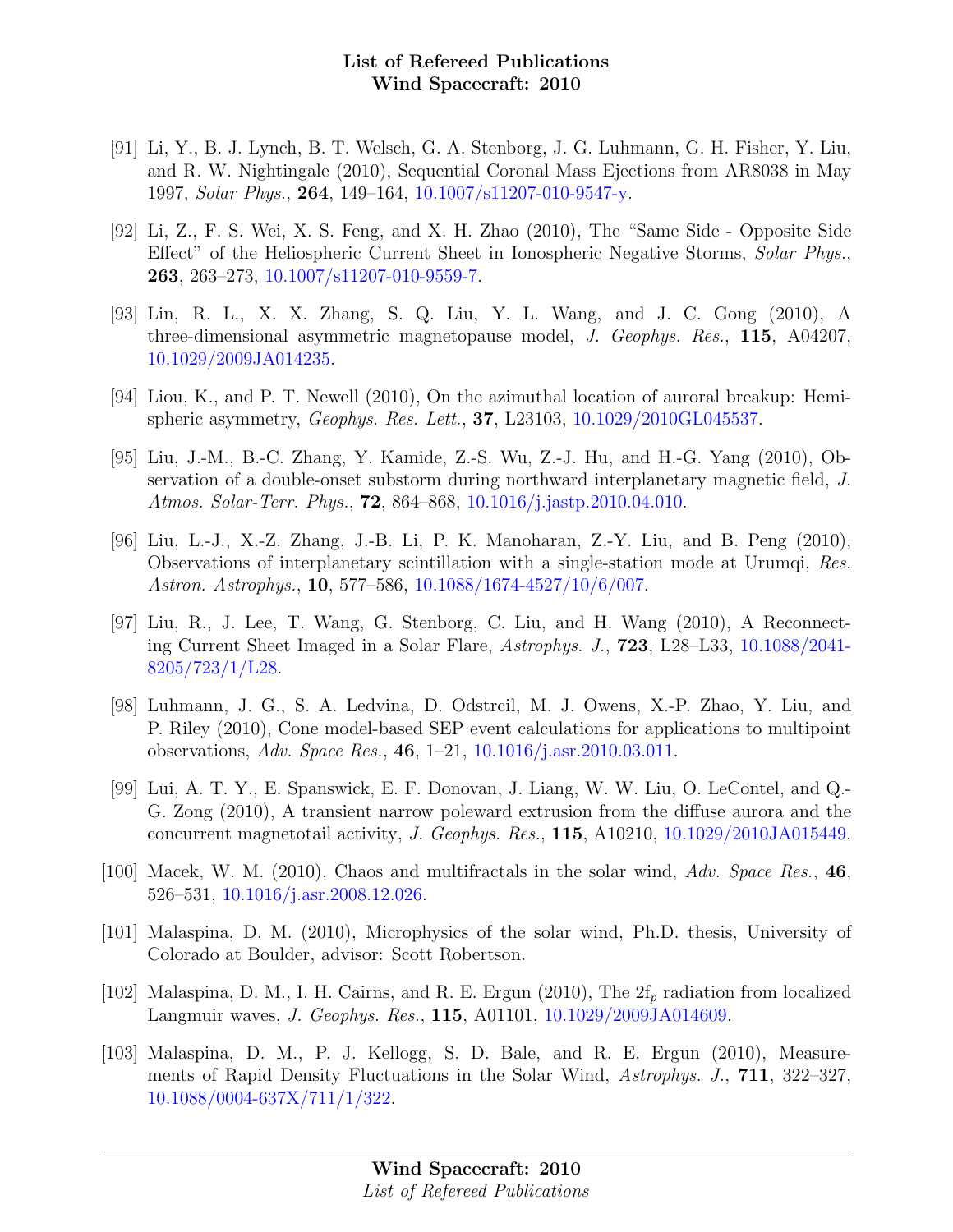- [104] Manninen, J., N. G. Kleimenova, O. V. Kozyreva, and T. Turunen (2010), Pc5 geomagnetic pulsations, pulsating particle precipitation, and VLF chorus: Case study on 24 November 2006, J. Geophys. Res., 115, A00F14, [10.1029/2009JA014837.](http://dx.doi.org/10.1029/2009JA014837)
- [105] Marchand, R., J. K. Burchill, and D. J. Knudsen (2010), Modelling Electrostatic Sheath Effects on Swarm Electric Field Instrument Measurements, Space Sci. Rev., 156, 73–87, [10.1007/s11214-010-9735-y.](http://dx.doi.org/10.1007/s11214-010-9735-y)
- [106] Marsch, E. (2010), Helios: Evolution of Distribution Functions 0.3-1 AU, Space Sci. Rev., pp. 188–+, [10.1007/s11214-010-9734-z.](http://dx.doi.org/10.1007/s11214-010-9734-z)
- [107] Matthaeus, W. H., S. Dasso, J. M. Weygand, M. G. Kivelson, and K. T. Osman (2010), Eulerian Decorrelation of Fluctuations in the Interplanetary Magnetic Field, Astrophys. J., 721, L10–L13, [10.1088/2041-8205/721/1/L10.](http://dx.doi.org/10.1088/2041-8205/721/1/L10)
- [108] McCollough, J. P., S. R. Elkington, M. E. Usanova, I. R. Mann, D. N. Baker, and Z. C. Kale (2010), Physical mechanisms of compressional EMIC wave growth, J. Geophys. Res., 115, A10214, [10.1029/2010JA015393.](http://dx.doi.org/10.1029/2010JA015393)
- [109] McComas, D. J., M. Bzowski, P. Frisch, G. B. Crew, M. A. Dayeh, R. DeMajistre, H. O. Funsten, S. A. Fuselier, M. Gruntman, P. Janzen, M. A. Kubiak, G. Livadiotis, E. Möbius, D. B. Reisenfeld, and N. A. Schwadron (2010), Evolving outer heliosphere: Large-scale stability and time variations observed by the Interstellar Boundary Explorer, J. Geophys. Res., 115, A09113, [10.1029/2010JA015569.](http://dx.doi.org/10.1029/2010JA015569)
- [110] Min, K., J. Lee, and K. Keika (2010), Chorus wave generation near the dawnside magnetopause due to drift shell splitting of substorm-injected electrons, J. Geophys. Res., 115, A00I02, [10.1029/2010JA015474.](http://dx.doi.org/10.1029/2010JA015474)
- [111] Mishin, V. M., A. D. Bazarzhapov, U. Sukhbaatar, and M. Förster  $(2010)$ , Electric circuits of the disturbed magnetosphere-ionosphere system and their generators, Geomagnetism and Aeronomy, 50, 988–996, [10.1134/S0016793210080098.](http://dx.doi.org/10.1134/S0016793210080098)
- [112] Morley, S. K., R. H. W. Friedel, T. E. Cayton, and E. Noveroske (2010), A rapid, global and prolonged electron radiation belt dropout observed with the Global Positioning System constellation, Geophys. Res. Lett., 37, L06102, [10.1029/2010GL042772.](http://dx.doi.org/10.1029/2010GL042772)
- [113] Morley, S. K., R. H. W. Friedel, E. L. Spanswick, G. D. Reeves, J. T. Steinberg, J. Koller, T. Cayton, and E. Noveroske (2010), Dropouts of the outer electron radiation belt in response to solar wind stream interfaces: global positioning system observations, Royal Soc. London Proc. Ser. A, 466, 3329–3350, [10.1098/rspa.2010.0078.](http://dx.doi.org/10.1098/rspa.2010.0078)
- [114] Möstl, C., M. Temmer, T. Rollett, C. J. Farrugia, Y. Liu, A. M. Veronig, M. Leitner, A. B. Galvin, and H. K. Biernat (2010), STEREO and Wind observations of a fast ICME flank triggering a prolonged geomagnetic storm on 5-7 April 2010, Geophys. Res. Lett., 372, L24,103, [10.1029/2010GL045175.](http://dx.doi.org/10.1029/2010GL045175)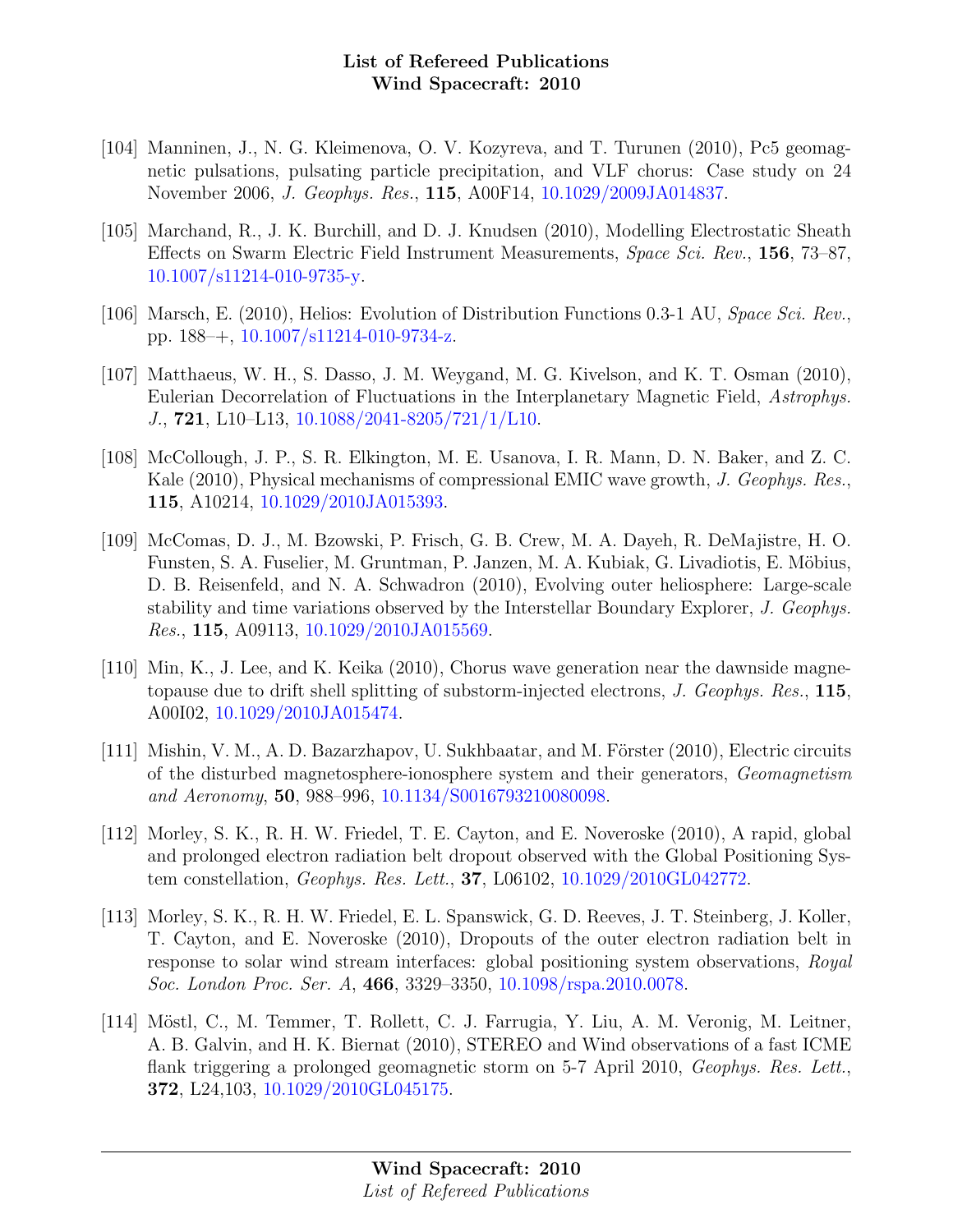- [115] Motoba, T., K. Hosokawa, N. Sato, A. Kadokura, and G. Bjornsson (2010), Varying interplanetary magnetic field  $B<sub>y</sub>$  effects on interhemispheric conjugate auroral features during a weak substorm, J. Geophys. Res., 115, A09210, [10.1029/2010JA015369.](http://dx.doi.org/10.1029/2010JA015369)
- [116] Myagkova, I. M., M. O. Riazantseva, E. E. Antonova, and B. V. Marjin (2010), Enhancements of fluxes of precipitating energetic electrons on the boundary of the outer radiation belt of the earth and position of the auroral oval boundaries, *Cosmic Res.*, 48, 165–173, [10.1134/S0010952510020061.](http://dx.doi.org/10.1134/S0010952510020061)
- [117] Niehof, J. T., T. A. Fritz, R. H. W. Friedel, and J. Chen (2010), Size and location of cusp diamagnetic cavities observed by Polar, J. Geophys. Res., 115, A07201, [10.1029/2009JA014827.](http://dx.doi.org/10.1029/2009JA014827)
- [118] Nishimura, Y., T. Kikuchi, A. Shinbori, J. Wygant, Y. Tsuji, T. Hori, T. Ono, S. Fujita, and T. Tanaka (2010), Direct measurements of the Poynting flux associated with convection electric fields in the magnetosphere, J. Geophys. Res., 115, A12212, [10.1029/2010JA015491.](http://dx.doi.org/10.1029/2010JA015491)
- [119] Novikova, E. I., W. F. Dietrich, A. J. Tylka, J. Collins, and B. F. Phlips (2010), Monte Carlo calibration of the response of the University of Chicago's Cosmic Ray Nuclei Experiment (CRNE) on IMP-8 to electrons above 0.5 MeV,  $Adv. Space Res., 46, 31-43,$ [10.1016/j.asr.2010.03.012.](http://dx.doi.org/10.1016/j.asr.2010.03.012)
- [120] Oksavik, K., V. L. Barth, J. Moen, and M. Lester (2010), On the entry and transit of high-density plasma across the polar cap,  $J.$  Geophys. Res., 115, A12,308, [10.1029/2010JA015817.](http://dx.doi.org/10.1029/2010JA015817)
- [121] Ono, T., A. Kumamoto, Y. Kasahara, Y. Yamaguchi, A. Yamaji, T. Kobayashi, S. Oshigami, H. Nakagawa, Y. Goto, K. Hashimoto, Y. Omura, T. Imachi, H. Matsumoto, and H. Oya (2010), The Lunar Radar Sounder (LRS) Onboard the KAGUYA (SELENE) Spacecraft, Space Sci. Rev., 154, 145–192, [10.1007/s11214-010-9673-8.](http://dx.doi.org/10.1007/s11214-010-9673-8)
- [122] Osten, R. A., O. Godet, S. Drake, J. Tueller, J. Cummings, H. Krimm, J. Pye, V. Pal'shin, S. Golenetskii, F. Reale, S. R. Oates, M. J. Page, and A. Melandri (2010), The Mouse That Roared: A Superflare from the dMe Flare Star EV Lac Detected by Swift and Konus-Wind, Astrophys. J., 721, 785–801, [10.1088/0004-637X/721/1/785.](http://dx.doi.org/10.1088/0004-637X/721/1/785)
- [123] Panchenko, M., H. O. Rucker, M. L. Kaiser, O. C. St. Cyr, J.-L. Bougeret, K. Goetz, and S. D. Bale (2010), New periodicity in Jovian decametric radio emission, Geophys. Res. Lett., **370**, L05, 106, [10.1029/2010GL042488.](http://dx.doi.org/10.1029/2010GL042488)
- [124] Papaioannou, A., O. Malandraki, A. Belov, R. Skoug, H. Mavromichalaki, E. Eroshenko, A. Abunin, and S. Lepri (2010), On the Analysis of the Complex Forbush Decreases of January 2005, Solar Phys., 266, 181–193, [10.1007/s11207-010-9601-9.](http://dx.doi.org/10.1007/s11207-010-9601-9)
- [125] Pappa Kalaivani, P., S. Umapathy, A. Shanmugaraju, and O. Prakash (2010), Characteristics of coronal mass ejection associated with DH type II radio bursts (All and Limb events), Astrophys. Space Sci., **330**, 237–242, [10.1007/s10509-010-0405-z.](http://dx.doi.org/10.1007/s10509-010-0405-z)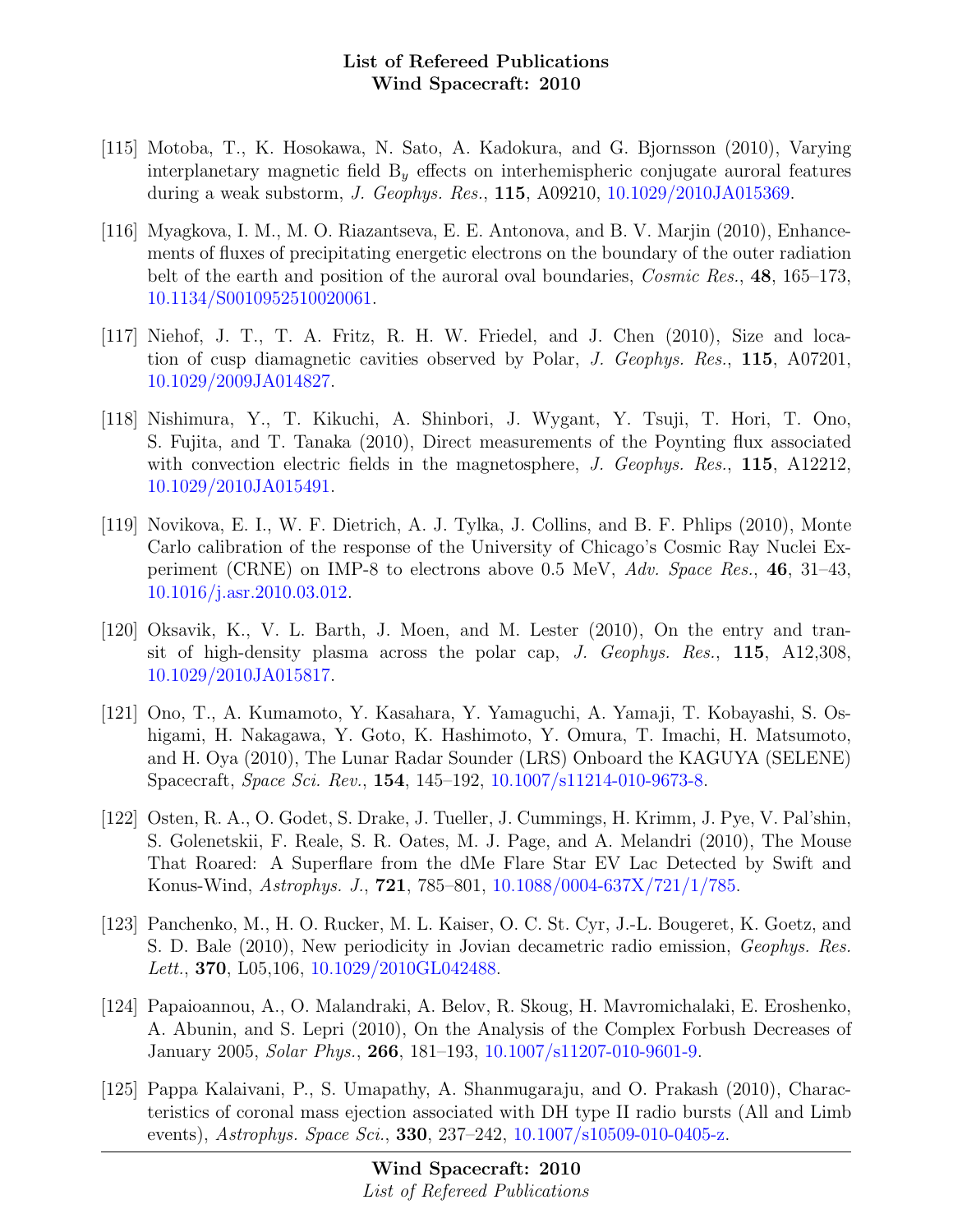- [126] Parkhomov, V. A., G. N. Zastenker, M. O. Riazantseva, B. Tsegmed, and T. A. Popova (2010), Bursts of geomagnetic pulsations in the frequency range 0.2-5 Hz excited by large changes of the solar wind pressure, Cosmic Res., 48, 86–100, [10.1134/S0010952510010077.](http://dx.doi.org/10.1134/S0010952510010077)
- [127] Phan, T. D., J. T. Gosling, G. Paschmann, C. Pasma, J. F. Drake, M. Øieroset, D. Larson, R. P. Lin, and M. S. Davis (2010), The Dependence of Magnetic Reconnection on Plasma  $\beta$  and Magnetic Shear: Evidence from Solar Wind Observations, Astrophys. J., 719, L199–L203, [10.1088/2041-8205/719/2/L199.](http://dx.doi.org/10.1088/2041-8205/719/2/L199)
- [128] Pierrard, V., and M. Lazar (2010), Kappa Distributions: Theory and Applications in Space Plasmas, Solar Phys., 267, 153–174, [10.1007/s11207-010-9640-2.](http://dx.doi.org/10.1007/s11207-010-9640-2)
- [129] Pierrard, V., and Y. Voitenko (2010), Velocity Distributions and Proton Beam Production in the Solar Wind, Twelfth International Solar Wind Conference, 1216, 102–105, [10.1063/1.3395812.](http://dx.doi.org/10.1063/1.3395812)
- [130] Podesta, J. J. (2010), Theory of solar wind turbulence with scale-dependent alignment, anisotropy, and cross-helicity, Twelfth International Solar Wind Conference, 1216, 115– 119, [10.1063/1.3395814.](http://dx.doi.org/10.1063/1.3395814)
- [131] Podesta, J. J., and A. Bhattacharjee (2010), Theory of Incompressible Magnetohydrodynamic Turbulence with Scale-dependent Alignment and Cross-helicity, Astrophys. J., 718, 1151–1157, [10.1088/0004-637X/718/2/1151.](http://dx.doi.org/10.1088/0004-637X/718/2/1151)
- [132] Podesta, J. J., and J. E. Borovsky (2010), Scale invariance of normalized cross-helicity throughout the inertial range of solar wind turbulence, *Phys. Plasmas*, 17, 112,905<sup>-+</sup>, [10.1063/1.3505092.](http://dx.doi.org/10.1063/1.3505092)
- [133] Potapov, A. S., and T. N. Polyushkina (2010), Experimental evidence for direct penetration of ULF waves from the solar wind and their possible effect on acceleration of radiation belt electrons, Geomagnetism and Aeronomy, 50, 950–957, [10.1134/S0016793210080049.](http://dx.doi.org/10.1134/S0016793210080049)
- [134] Prakash, O., S. Umapathy, A. Shanmugaraju, P. Pappa Kalaivani, and B. Vršnak (2010), Type-II Bursts in Meter and Deca - Hectometer Wavelengths and Their Relation to Flares and CMEs: II, Solar Phys., 266, 135–147, [10.1007/s11207-010-9604-6.](http://dx.doi.org/10.1007/s11207-010-9604-6)
- [135] Pulupa, M. P. (2010), Langmuir waves and electron acceleration at heliospheric shocks, Ph.D. thesis, University of California, Berkeley, advisor: Geoff Bower.
- [136] Pulupa, M. P., S. D. Bale, and J. C. Kasper (2010), Langmuir waves upstream of interplanetary shocks: Dependence on shock and plasma parameters, J. Geophys. Res., 115, A04,106, [10.1029/2009JA014680.](http://dx.doi.org/10.1029/2009JA014680)
- [137] Reames, D. V. (2010), Remote Sensing of Magnetic-Cloud Topology, Solar Phys., 265, 187–195, [10.1007/s11207-010-9527-2.](http://dx.doi.org/10.1007/s11207-010-9527-2)
- [138] Reames, D. V., and C. K. Ng (2010), Streaming-limited Intensities of Solar Energetic Particles on the Intensity Plateau, Astrophys. J., 723, 1286–1293, [10.1088/0004-](http://dx.doi.org/10.1088/0004-637X/723/2/1286) [637X/723/2/1286.](http://dx.doi.org/10.1088/0004-637X/723/2/1286)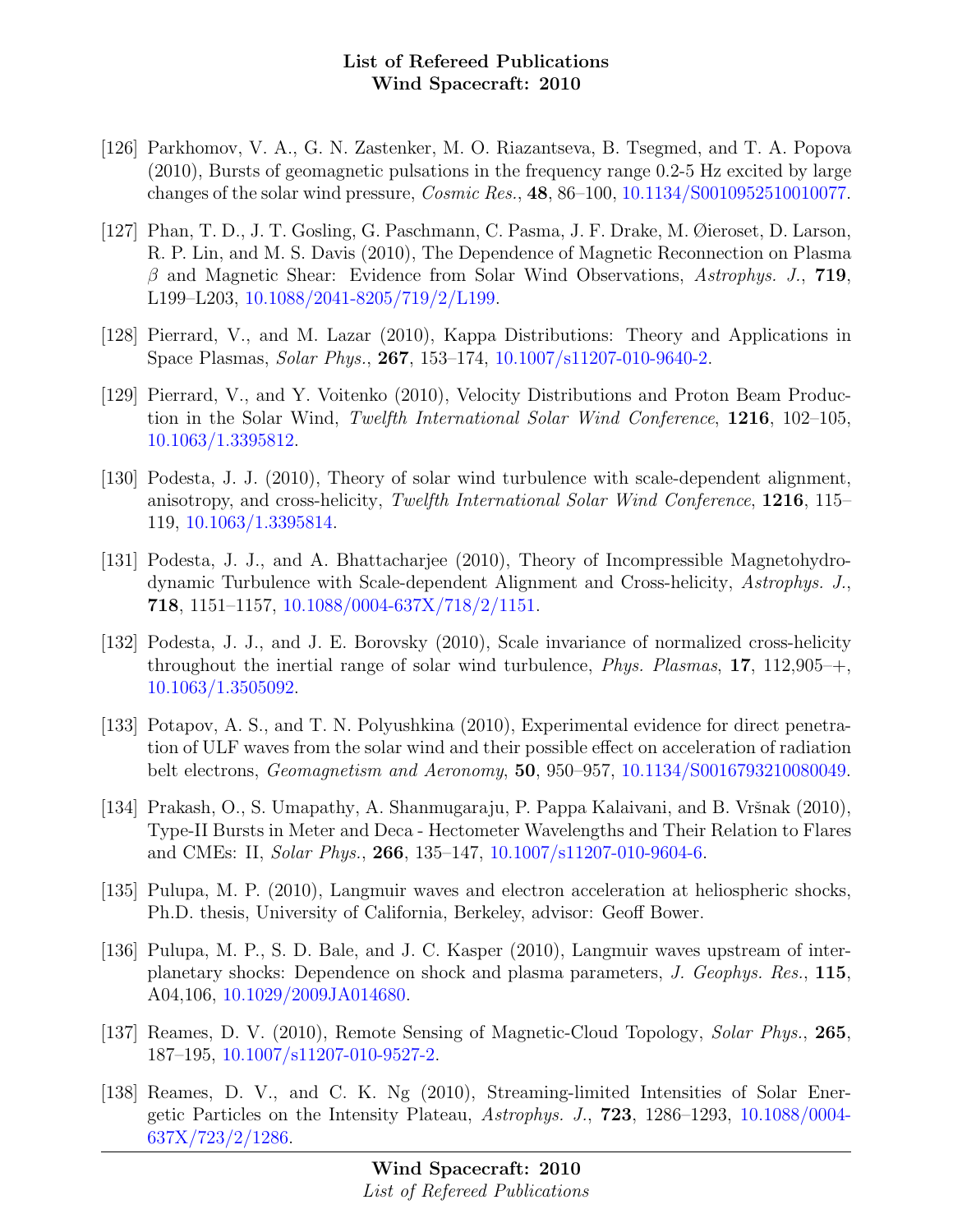- [139] Reid, H. A. S., and E. P. Kontar (2010), Solar Wind Density Turbulence and Solar Flare Electron Transport from the Sun to the Earth, Astrophys. J., 721, 864–874, [10.1088/0004-](http://dx.doi.org/10.1088/0004-637X/721/1/864) [637X/721/1/864.](http://dx.doi.org/10.1088/0004-637X/721/1/864)
- [140] Richardson, I. G., and H. V. Cane (2010), Near-Earth Interplanetary Coronal Mass Ejections During Solar Cycle 23 (1996 - 2009): Catalog and Summary of Properties, Solar Phys., 264, 189–237, [10.1007/s11207-010-9568-6.](http://dx.doi.org/10.1007/s11207-010-9568-6)
- [141] Richardson, I. G., and H. V. Cane (2010), Interplanetary circumstances of quasiperpendicular interplanetary shocks in 1996-2005, J. Geophys. Res., 115, A07103, [10.1029/2009JA015039.](http://dx.doi.org/10.1029/2009JA015039)
- [142] Richardson, J. D. (2010), How are the Present Solar Minimum Conditions Transmitted to the Outer Heliosphere and Heliosheath?, in SOHO-23: Understanding a Peculiar Solar Minimum, Astronomical Society of the Pacific Conference Series, vol. 428, edited by S. R. Cranmer, J. T. Hoeksema, and J. L. Kohl, p. 245.
- [143] Richardson, J. D., and C. Wang (2010), Plasma Near the Heliosheath: Observations and Interpretations, Astrophys. J. Lett., 711, L44–L47, [10.1088/2041-8205/711/1/L44.](http://dx.doi.org/10.1088/2041-8205/711/1/L44)
- [144] Rodriguez, J. V., T. G. Onsager, and J. E. Mazur (2010), The east-west effect in solar proton flux measurements in geostationary orbit: A new GOES capability, Geophys. Res. Lett., **37**, L07109, [10.1029/2010GL042531.](http://dx.doi.org/10.1029/2010GL042531)
- [145] Roldugin, A. V., V. G. Vorobjev, V. C. Roldugin, and S. A. Chernouss (2010), Groundbased observations of auroras under the sunlit conditions, Geomagnetism and Aeronomy, 50, 34–40, [10.1134/S0016793210010044.](http://dx.doi.org/10.1134/S0016793210010044)
- [146] Rouillard, A. P., B. Lavraud, N. R. Sheeley, J. A. Davies, L. F. Burlaga, N. P. Savani, C. Jacquey, and R. J. Forsyth (2010), White Light and In Situ Comparison of a Forming Merged Interaction Region, Astrophys. J., 719, 1385–1392, [10.1088/0004-](http://dx.doi.org/10.1088/0004-637X/719/2/1385) [637X/719/2/1385.](http://dx.doi.org/10.1088/0004-637X/719/2/1385)
- [147] Safargaleev, V., A. Kozlovsky, F. Honary, A. Voronin, and T. Turunen (2010), Geomagnetic disturbances on ground associated with particle precipitation during SC, Ann. Geophys., 28, 247–265, [10.5194/angeo-28-247-2010.](http://dx.doi.org/10.5194/angeo-28-247-2010)
- [148] Saito, Y., S. Yokota, K. Asamura, T. Tanaka, M. N. Nishino, T. Yamamoto, Y. Terakawa, M. Fujimoto, H. Hasegawa, H. Hayakawa, M. Hirahara, M. Hoshino, S. Machida, T. Mukai, T. Nagai, T. Nagatsuma, T. Nakagawa, M. Nakamura, K.-I. Oyama, E. Sagawa, S. Sasaki, K. Seki, I. Shinohara, T. Terasawa, H. Tsunakawa, H. Shibuya, M. Matsushima, H. Shimizu, and F. Takahashi (2010), In-flight Performance and Initial Results of Plasma Energy Angle and Composition Experiment (PACE) on SELENE (Kaguya), Space Sci. Rev., 154, 265–303, [10.1007/s11214-010-9647-x.](http://dx.doi.org/10.1007/s11214-010-9647-x)
- [149] Sandholt, P. E., Y. Andalsvik, and C. J. Farrugia (2010), Polar cap convection/precipitation states during Earth passage of two ICMEs at solar minimum, Ann. Geophys., 28, 1023–1042, [10.5194/angeo-28-1023-2010.](http://dx.doi.org/10.5194/angeo-28-1023-2010)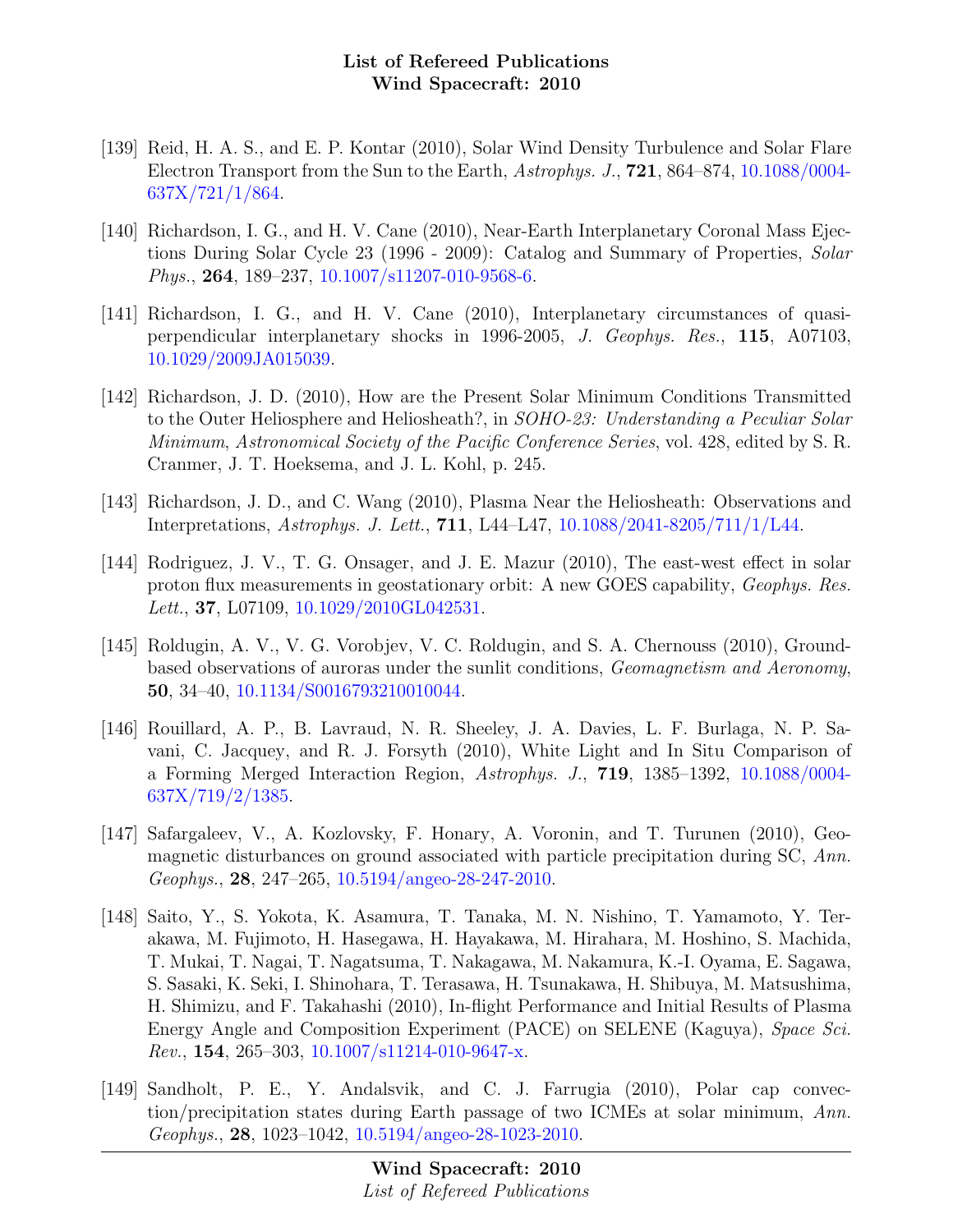- [150] Sandholt, P. E., Y. Andalsvik, and C. J. Farrugia (2010), Polar cap flow channel events: spontaneous and driven responses, Ann. Geophys., 28, 2015–2025, [10.5194/angeo-28-](http://dx.doi.org/10.5194/angeo-28-2015-2010) [2015-2010.](http://dx.doi.org/10.5194/angeo-28-2015-2010)
- [151] Sarris, T. E., W. Liu, X. Li, K. Kabin, E. R. Talaat, R. Rankin, V. Angelopoulos, J. Bonnell, and K.-H. Glassmeier (2010), THEMIS observations of the spatial extent and pressure-pulse excitation of field line resonances, Geophys. Res. Lett., 37, L15104, [10.1029/2010GL044125.](http://dx.doi.org/10.1029/2010GL044125)
- [152] Selesnick, R. S., M. K. Hudson, and B. T. Kress (2010), Injection and loss of inner radiation belt protons during solar proton events and magnetic storms, J. Geophys. Res., 115, A08211, [10.1029/2010JA015247.](http://dx.doi.org/10.1029/2010JA015247)
- [153] Sergeev, V. A., T. A. Kornilova, I. A. Kornilov, V. Angelopoulos, M. V. Kubyshkina, M. Fillingim, R. Nakamura, J. P. McFadden, and D. Larson (2010), Auroral signatures of the plasma injection and dipolarization in the inner magnetosphere, J. Geophys. Res., 115, A02202, [10.1029/2009JA014522.](http://dx.doi.org/10.1029/2009JA014522)
- [154] Shen, F., X. Feng, C. Xiang, and W. Song (2010), The statistical and numerical study of the global distribution of coronal plasma and magnetic field near 2.5 Rs over a 10-year period, J. Atmos. Solar-Terr. Phys., 72, 1008–1018, [10.1016/j.jastp.2010.05.016.](http://dx.doi.org/10.1016/j.jastp.2010.05.016)
- [155] Shevchenko, I. G., V. Sergeev, M. Kubyshkina, V. Angelopoulos, K. H. Glassmeier, and H. J. Singer (2010), Estimation of magnetosphere-ionosphere mapping accuracy using isotropy boundary and THEMIS observations, J. Geophys. Res., 115, A11206, [10.1029/2010JA015354.](http://dx.doi.org/10.1029/2010JA015354)
- [156] Sigsbee, K., J. D. Menietti, O. Santolík, and J. S. Pickett (2010), Locations of chorus emissions observed by the Polar Plasma Wave Instrument, J. Geophys. Res., 115, A00F12, [10.1029/2009JA014579.](http://dx.doi.org/10.1029/2009JA014579)
- [157] Singh, A. K., D. Siingh, and R. P. Singh (2010), Space Weather: Physics, Effects and Predictability, Surveys in Geophys., 31, 581–638, [10.1007/s10712-010-9103-1.](http://dx.doi.org/10.1007/s10712-010-9103-1)
- [158] Smith, D. M. (2010), Hard X-ray and  $\gamma$ -ray detectors, *ISSI Scientific Reports Series*, 9, 345–364.
- [159] Song, W. B. (2010), An Analytical Model to Predict the Arrival Time of Interplanetary CMEs, Solar Phys., 261, 311–320, [10.1007/s11207-009-9486-7.](http://dx.doi.org/10.1007/s11207-009-9486-7)
- [160] Spasojevic, M., and U. S. Inan (2010), Drivers of chorus in the outer dayside magnetosphere, J. Geophys. Res., 115, A00F09, [10.1029/2009JA014452.](http://dx.doi.org/10.1029/2009JA014452)
- [161] Stephenson, J. A. E., and A. D. M. Walker (2010), Coherence between radar observations of magnetospheric field line resonances and discrete oscillations in the solar wind, Ann. Geophys., 28, 47–59, [10.5194/angeo-28-47-2010.](http://dx.doi.org/10.5194/angeo-28-47-2010)
- [162] Sutcliffe, P. R. (2010), Pi2 band activity at low latitudes during non-substorm intervals, Geophys. Res. Lett., 37, L05101, [10.1029/2009GL041661.](http://dx.doi.org/10.1029/2009GL041661)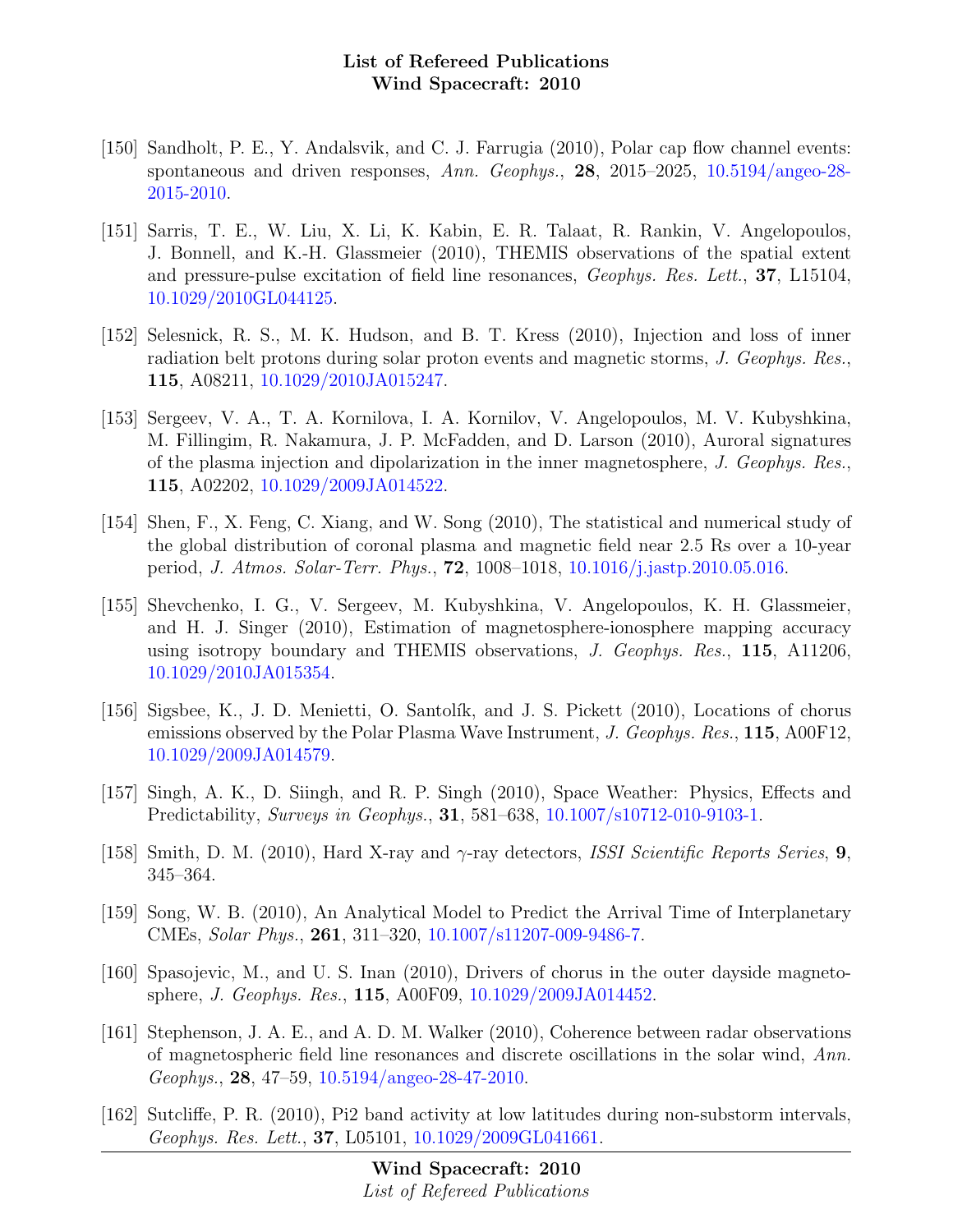- [163] Svalgaard, L., and E. W. Cliver (2010), Heliospheric magnetic field 1835-2009, J. Geophys. Res., 115, A09111, [10.1029/2009JA015069.](http://dx.doi.org/10.1029/2009JA015069)
- [164] Tang, C. L., V. Angelopoulos, A. Runov, C. T. Russell, H. Frey, K. H. Glassmeier, K. H. Fornacon, and Z. Y. Li (2010), Precursor activation and substorm expansion associated with observations of a dipolarization front by Thermal Emission Imaging System (THEMIS), J. Geophys. Res., 115, A07215, [10.1029/2009JA014879.](http://dx.doi.org/10.1029/2009JA014879)
- [165] Tátrallyay, M., G. Erdős, I. Dandouras, and E. Georgescu (2010), On the Growth of Mirror Mode Waves in the Magnetosheath Based on Cluster Observations, pp. 377–385, [10.1007/978-90-481-3499-1](http://dx.doi.org/10.1007/978-90-481-3499-1_26) 26.
- [166] Thejappa, G., and R. J. MacDowall (2010), Localization of a Type III Radio Burst Observed by the STEREO Spacecraft, Astrophys. J., 720, 1395–1404, [10.1088/0004-](http://dx.doi.org/10.1088/0004-637X/720/2/1395) [637X/720/2/1395.](http://dx.doi.org/10.1088/0004-637X/720/2/1395)
- [167] Tian, H., S. Yao, Q. Zong, J. He, and Y. Qi (2010), Signatures of Magnetic Reconnection at Boundaries of Interplanetary Small-scale Magnetic Flux Ropes, Astrophys. J., 720, 454–464, [10.1088/0004-637X/720/1/454.](http://dx.doi.org/10.1088/0004-637X/720/1/454)
- [168] Turner, D. L. (2010), Earth's Outer Radiation Belt Electrons: Identifying Sources, Improving Forecasts, and a New Particle Detector Design, Ph.D. thesis, University of Colorado at Boulder, advisor: Xin-lin Li.
- [169] Turner, D. L., X. Li, G. D. Reeves, and H. J. Singer (2010), On phase space density radial gradients of Earth's outer-belt electrons prior to sudden solar wind pressure enhancements: Results from distinctive events and a superposed epoch analysis, J. Geophys. Res., 115, A01205, [10.1029/2009JA014423.](http://dx.doi.org/10.1029/2009JA014423)
- [170] Tziotziou, K., I. Sandberg, A. Anastasiadis, I. A. Daglis, and P. Nieminen (2010), Using a new set of space-borne particle monitors to investigate solar-terrestrial relations, Astron.  $\mathcal{O}$  Astrophys., 514, A21+, [10.1051/0004-6361/200912928.](http://dx.doi.org/10.1051/0004-6361/200912928)
- [171] Tziotziou, K., I. Sandberg, A. Anastasiadis, I. A. Daglis, I. Panagopoulos, H. Mavromichalaki, A. Papaioannou, M. Gerontidou, P. Nieminen, and A. Glover (2010), Solar Origin of Solar Particle Events Detected by the Standard Radiation Environment Monitor of ESA, in 9th International Conference of the Hellenic Astronomical Society, Astronomical Society of the Pacific Conference Series, vol. 424, edited by K. Tsinganos, D. Hatzidimitriou, & T. Matsakos, pp. 47–+.
- [172] Usanova, M. E., I. R. Mann, Z. C. Kale, I. J. Rae, R. D. Sydora, M. Sandanger, F. Søraas, K.-H. Glassmeier, K.-H. Fornacon, H. Matsui, P. A. Puhl-Quinn, A. Masson, and X. Vallières  $(2010)$ , Conjugate ground and multisatellite observations of compressionrelated EMIC Pc1 waves and associated proton precipitation, J. Geophys. Res., 115, A07208, [10.1029/2009JA014935.](http://dx.doi.org/10.1029/2009JA014935)
- [173] van der Horst, A. J., V. Connaughton, C. Kouveliotou, E. Göğüş, Y. Kaneko, S. Wachter, M. S. Briggs, J. Granot, E. Ramirez-Ruiz, P. M. Woods, R. L. Aptekar, S. D. Barthelmy,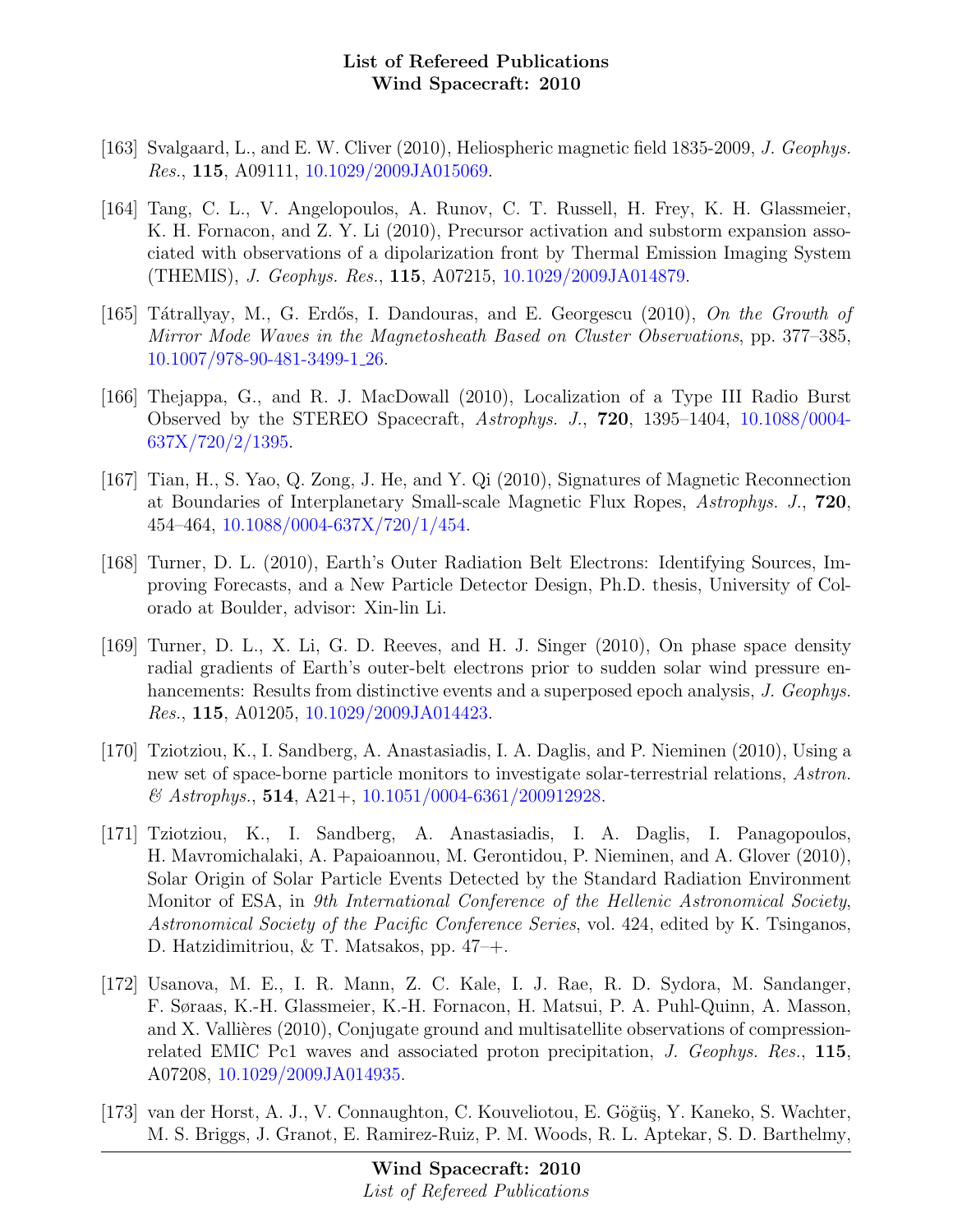J. R. Cummings, M. H. Finger, D. D. Frederiks, N. Gehrels, C. R. Gelino, D. M. Gelino, S. Golenetskii, K. Hurley, H. A. Krimm, E. P. Mazets, J. E. McEnery, C. A. Meegan, P. P. Oleynik, D. M. Palmer, V. D. Pal'shin, A. Pe'er, D. Svinkin, M. V. Ulanov, M. van der Klis, A. von Kienlin, A. L. Watts, and C. A. Wilson-Hodge (2010), Discovery of a New Soft Gamma Repeater: SGR J0418 + 5729, Astrophys. J. Lett.,  $711$ , L1–L6, [10.1088/2041-8205/711/1/L1.](http://dx.doi.org/10.1088/2041-8205/711/1/L1)

- [174] Veronig, A. M., J. Rybák, P. Gömöry, S. Berkebile-Stoiser, M. Temmer, W. Otruba, B. Vršnak, W. Pötzi, and D. Baumgartner (2010), Multiwavelength Imaging and Spectroscopy of Chromospheric Evaporation in an M-class Solar Flare, Astrophys. J., 719, 655–670, [10.1088/0004-637X/719/1/655.](http://dx.doi.org/10.1088/0004-637X/719/1/655)
- [175] Viall, N. M. (2010), Periodic solar wind density structures, Ph.D. thesis, Boston University.
- [176] Vidojević, S., A. Zaslavsky, M. Maksimovic, O. Atanacković, S. Hoang, S. Hoang, and Q. N. Nguyen (2010), Langmuir Waves and Type III Bursts Observed by the Wind Spacecraft, Twelfth International Solar Wind Conference, 1216, 292–295, [10.1063/1.3395859.](http://dx.doi.org/10.1063/1.3395859)
- [177] Villante, U., P. Francia, and M. Vellante (2010), Long period magnetospheric oscillations at discrete frequencies: The results of a multi-station analysis, Adv. Space Res., 46, 460– 467, [10.1016/j.asr.2009.07.030.](http://dx.doi.org/10.1016/j.asr.2009.07.030)
- [178] Wang, R., Q. Lu, C. Huang, and S. Wang (2010), Multispacecraft observation of electron pitch angle distributions in magnetotail reconnection, J. Geophys. Res., 115, A01,209, [10.1029/2009JA014553.](http://dx.doi.org/10.1029/2009JA014553)
- [179] Wang, Y., F. S. Wei, X. S. Feng, S. H. Zhang, P. B. Zuo, and T. R. Sun (2010), Energetic Electrons Associated with Magnetic Reconnection in the Magnetic Cloud Boundary Layer, Phys. Rev. Lett., 105, 195,007–+, [10.1103/PhysRevLett.105.195007.](http://dx.doi.org/10.1103/PhysRevLett.105.195007)
- [180] Wang, Y.-M., E. Robbrecht, A. P. Rouillard, N. R. Sheeley, Jr., and A. F. R. Thernisien (2010), Formation and Evolution of Coronal Holes Following the Emergence of Active Regions, Astrophys. J., 715, 39, [10.1088/0004-637X/715/1/39.](http://dx.doi.org/10.1088/0004-637X/715/1/39)
- [181] Webb, D. F., S. E. Gibson, and B. J. Thompson (2010), Whole Heliosphere Interval: Overview of JD16, Highlights Astron., 15, 471–479, [10.1017/S174392131001032X.](http://dx.doi.org/10.1017/S174392131001032X)
- [182] Webb, G. M., Q. Hu, B. Dasgupta, and G. P. Zank (2010), Homotopy formulas for the magnetic vector potential and magnetic helicity: The Parker spiral interplanetary magnetic field and magnetic flux ropes, J. Geophys. Res., 115, A10,112, [10.1029/2010JA015513.](http://dx.doi.org/10.1029/2010JA015513)
- [183] Webb, G. M., Q. Hu, B. Dasgupta, D. A. Roberts, and G. P. Zank  $(2010)$ , Alfvén Simple Waves: Euler Potentials and Magnetic Helicity, Astrophys. J., 725, 2128–2151, [10.1088/0004-637X/725/2/2128.](http://dx.doi.org/10.1088/0004-637X/725/2/2128)
- [184] Welling, D. T., and A. J. Ridley (2010), Validation of SWMF magnetic field and plasma, Space Weather, 80, S03,002, [10.1029/2009SW000494.](http://dx.doi.org/10.1029/2009SW000494)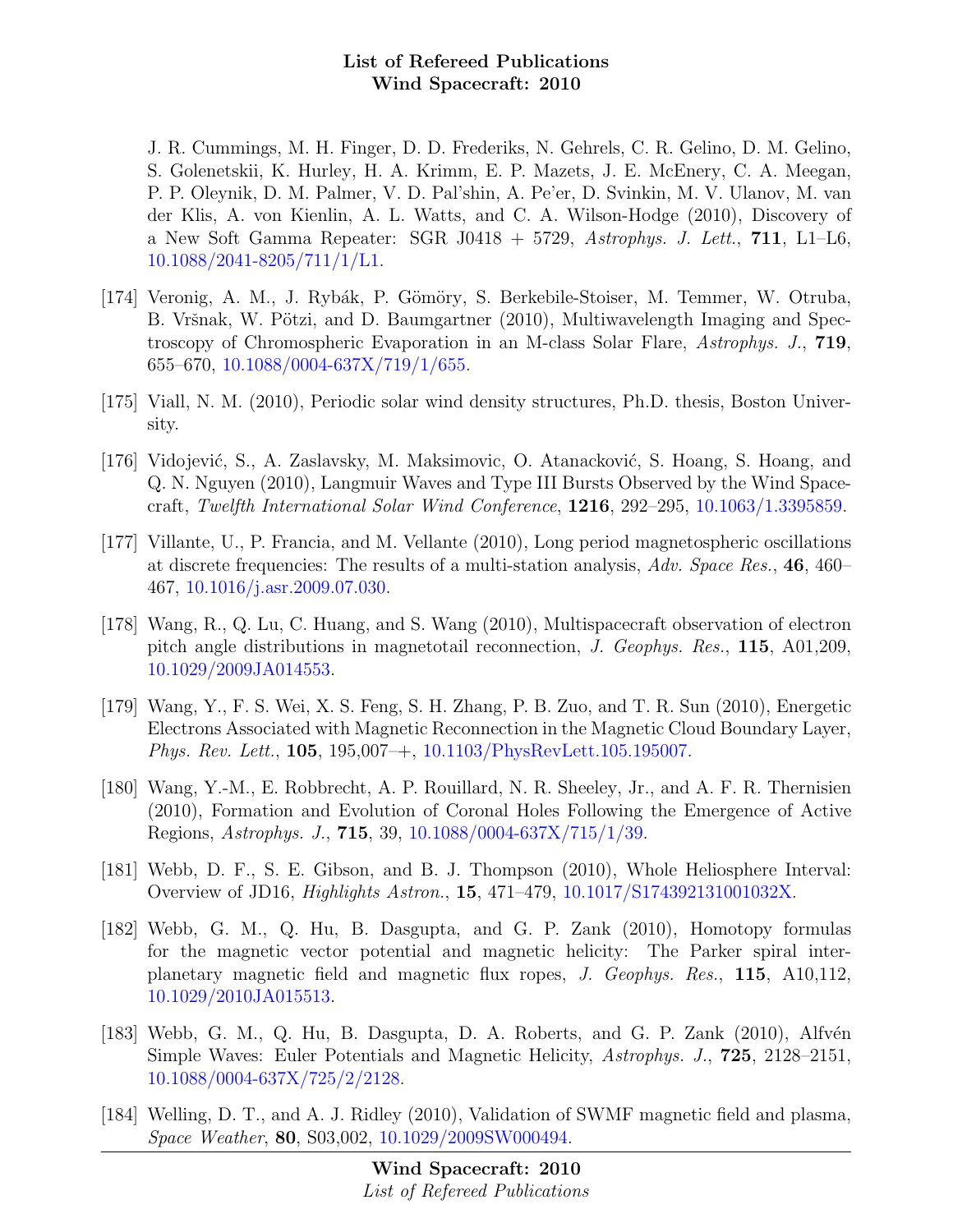- [185] Weygand, J. M., W. H. Matthaeus, M. El-Alaoui, S. Dasso, and M. G. Kivelson (2010), Anisotropy of the Taylor scale and the correlation scale in plasma sheet magnetic field fluctuations as a function of auroral electrojet activity, J. Geophys. Res., 115, 12,250, [10.1029/2010JA015499.](http://dx.doi.org/10.1029/2010JA015499)
- [186] Wicks, R. T., M. J. Owens, and T. S. Horbury (2010), The Variation of Solar Wind Correlation Lengths Over Three Solar Cycles, Solar Phys., 262, 191–198, [10.1007/s11207-](http://dx.doi.org/10.1007/s11207-010-9509-4) [010-9509-4.](http://dx.doi.org/10.1007/s11207-010-9509-4)
- [187] Wieser, M., S. Barabash, Y. Futaana, M. Holmström, A. Bhardwaj, R. Sridharan, M. B. Dhanya, A. Schaufelberger, P. Wurz, and K. Asamura (2010), First observation of a minimagnetosphere above a lunar magnetic anomaly using energetic neutral atoms, Geophys. Res. Lett., 370, L05,103, [10.1029/2009GL041721.](http://dx.doi.org/10.1029/2009GL041721)
- [188] Wilder, F. D., C. R. Clauer, and J. B. H. Baker (2010), Polar cap electric field saturation during interplanetary magnetic field  $B_z$  north and south conditions, J. Geophys. Res., 115, A10230, [10.1029/2010JA015487.](http://dx.doi.org/10.1029/2010JA015487)
- [189] Wilson, L. B., III, C. A. Cattell, P. J. Kellogg, K. Goetz, K. Kersten, J. C. Kasper, A. Szabo, and M. Wilber (2010), Large-amplitude electrostatic waves observed at a supercritical interplanetary shock, J. Geophys. Res., 115, A12,104, [10.1029/2010JA015332.](http://dx.doi.org/10.1029/2010JA015332)
- [190] Wilson III, L. B. (2010), The microphysics of collisionless shocks, Ph.D. thesis, University of Minnesota.
- [191] Yamada, M., R. Kulsrud, and H. Ji (2010), Magnetic reconnection, Rev. Mod. Phys., 82, 603–664, [10.1103/RevModPhys.82.603.](http://dx.doi.org/10.1103/RevModPhys.82.603)
- [192] Yamamoto, T. T., R. Kataoka, and S. Inoue (2010), Helical Lengths of Magnetic Clouds from the Magnetic Flux Conservation, Astrophys. J., 710, 456–461, [10.1088/0004-](http://dx.doi.org/10.1088/0004-637X/710/1/456) [637X/710/1/456.](http://dx.doi.org/10.1088/0004-637X/710/1/456)
- [193] Yang, B., Q.-G. Zong, Y. F. Wang, S. Y. Fu, P. Song, H. S. Fu, A. Korth, T. Tian, and H. Reme (2010), Cluster observations of simultaneous resonant interactions of ULF waves with energetic electrons and thermal ion species in the inner magnetosphere, J. Geophys. Res., 115, A02,214, [10.1029/2009JA014542.](http://dx.doi.org/10.1029/2009JA014542)
- [194] Yu, X. X., H. Lu, G. M. Le, and F. Shi (2010), Influence of Magnetic Clouds on Variations of Cosmic Rays in November 2004, Solar Phys., 263, 223–237, [10.1007/s11207-010-9522-](http://dx.doi.org/10.1007/s11207-010-9522-7) [7.](http://dx.doi.org/10.1007/s11207-010-9522-7)
- [195] Yue, C., Q. G. Zong, H. Zhang, Y. F. Wang, C. J. Yuan, Z. Y. Pu, S. Y. Fu, A. T. Y. Lui, B. Yang, and C. R. Wang (2010), Geomagnetic activity triggered by interplanetary shocks, J. Geophys. Res., 115, A00I05, [10.1029/2010JA015356.](http://dx.doi.org/10.1029/2010JA015356)
- [196] Zaharia, S., V. K. Jordanova, D. Welling, and G. Tóth (2010), Self-consistent inner magnetosphere simulation driven by a global MHD model, J. Geophys. Res., 115, A12228, [10.1029/2010JA015915.](http://dx.doi.org/10.1029/2010JA015915)